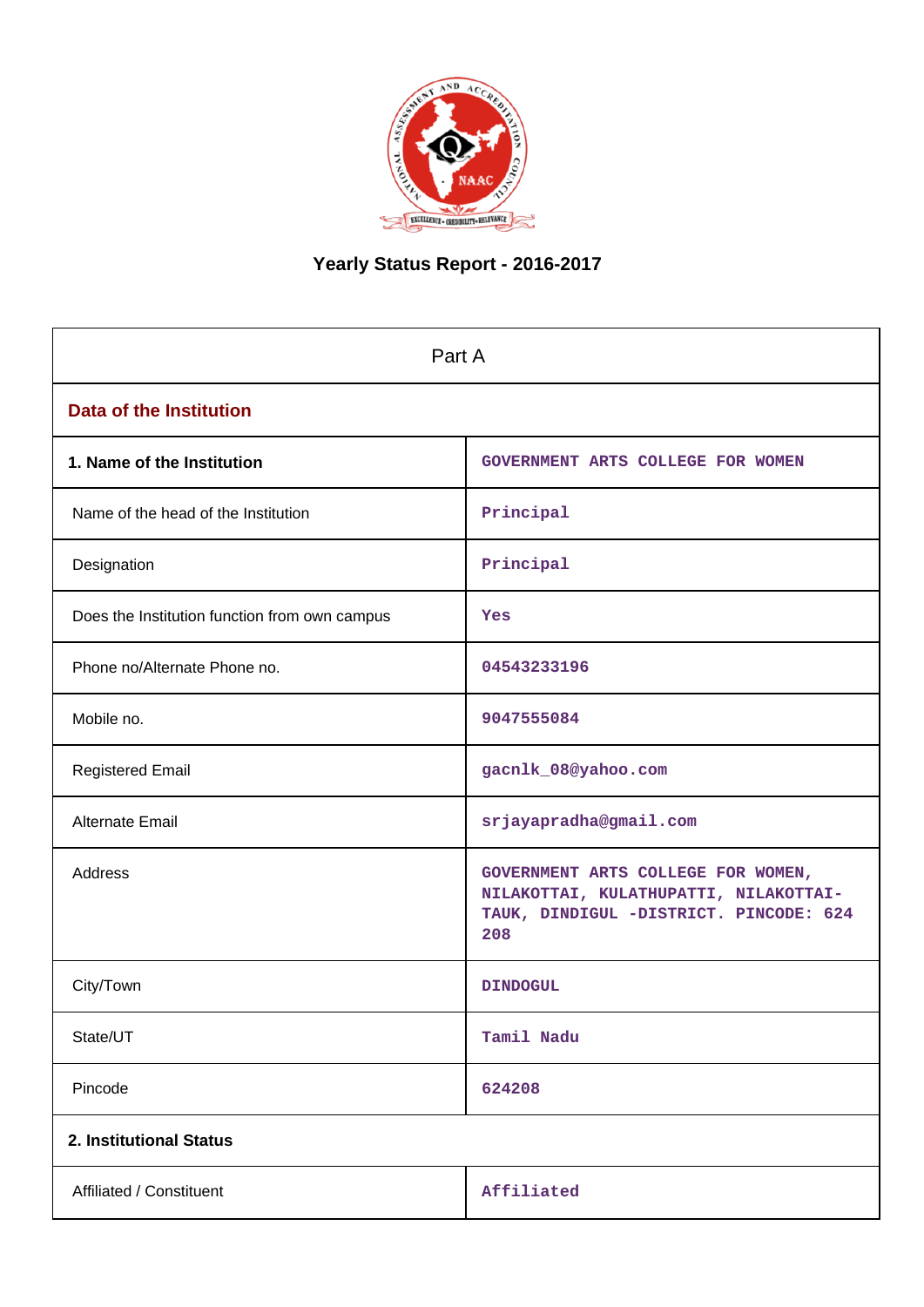| Type of Institution                                                                                                                     |        | Women                                                                     |                       |                                |                          |                                       |  |
|-----------------------------------------------------------------------------------------------------------------------------------------|--------|---------------------------------------------------------------------------|-----------------------|--------------------------------|--------------------------|---------------------------------------|--|
| Location                                                                                                                                |        | Rural                                                                     |                       |                                |                          |                                       |  |
| <b>Financial Status</b>                                                                                                                 |        | state                                                                     |                       |                                |                          |                                       |  |
| Name of the IQAC co-ordinator/Director                                                                                                  |        |                                                                           | Coordinator           |                                |                          |                                       |  |
| Phone no/Alternate Phone no.                                                                                                            |        |                                                                           | 04543233196           |                                |                          |                                       |  |
| Mobile no.                                                                                                                              |        |                                                                           | 9047555084            |                                |                          |                                       |  |
| <b>Registered Email</b>                                                                                                                 |        |                                                                           |                       |                                | gacnlk_08@yahoo.com      |                                       |  |
| Alternate Email                                                                                                                         |        |                                                                           |                       |                                | srjayapradha@gmail.com   |                                       |  |
| 3. Website Address                                                                                                                      |        |                                                                           |                       |                                |                          |                                       |  |
| Web-link of the AQAR: (Previous Academic Year)                                                                                          |        |                                                                           |                       |                                | http://www.gacwnlk.org   |                                       |  |
| 4. Whether Academic Calendar prepared during<br>the year                                                                                |        |                                                                           | Yes                   |                                |                          |                                       |  |
| if yes, whether it is uploaded in the institutional website:<br>Weblink:                                                                |        |                                                                           |                       | http://www.gacwnlk.org         |                          |                                       |  |
| <b>5. Accrediation Details</b>                                                                                                          |        |                                                                           |                       |                                |                          |                                       |  |
| Cycle                                                                                                                                   | Grade  | <b>CGPA</b>                                                               | Year of               |                                |                          | Validity                              |  |
|                                                                                                                                         |        |                                                                           | Accrediation          |                                | Period From              | Period To                             |  |
| $\overline{\mathbf{2}}$                                                                                                                 | в      | 2.38                                                                      | 2013                  |                                | $22 - \text{Mar} - 2013$ | $22 - Mar - 2018$                     |  |
| 6. Date of Establishment of IQAC                                                                                                        |        |                                                                           | $23 - Mar - 2005$     |                                |                          |                                       |  |
| 7. Internal Quality Assurance System                                                                                                    |        |                                                                           |                       |                                |                          |                                       |  |
|                                                                                                                                         |        | Quality initiatives by IQAC during the year for promoting quality culture |                       |                                |                          |                                       |  |
| Item /Title of the quality initiative by<br><b>IQAC</b>                                                                                 |        |                                                                           | Date & Duration       |                                |                          | Number of participants/ beneficiaries |  |
|                                                                                                                                         |        |                                                                           | No data entered!!!    |                                |                          |                                       |  |
| 8. Provide the list of Special Status conferred by Central/ State Government-<br>UGC/CSIR/DST/DBT/ICMR/TEQIP/World Bank/CPE of UGC etc. |        |                                                                           |                       |                                |                          |                                       |  |
| Institution/Departmen<br>t/Faculty                                                                                                      | Scheme |                                                                           | <b>Funding Agency</b> | Year of award with<br>duration | Amount                   |                                       |  |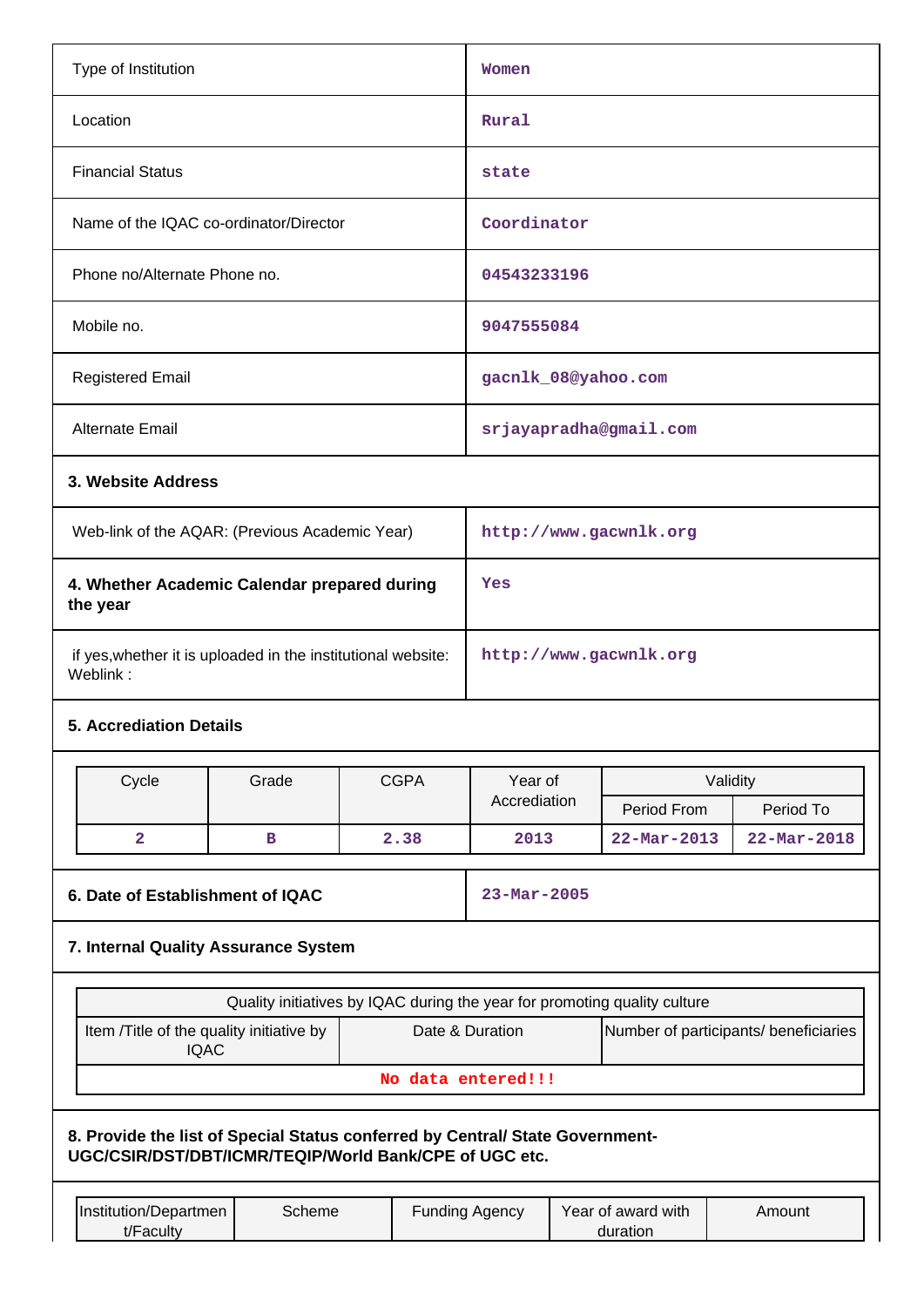| No data entered!!!                                                                                                                                                                                                                                            |                                                                                                                                                                                                                    |  |  |  |  |  |  |
|---------------------------------------------------------------------------------------------------------------------------------------------------------------------------------------------------------------------------------------------------------------|--------------------------------------------------------------------------------------------------------------------------------------------------------------------------------------------------------------------|--|--|--|--|--|--|
| 9. Whether composition of IQAC as per latest<br><b>NAAC</b> guidelines:                                                                                                                                                                                       | Yes                                                                                                                                                                                                                |  |  |  |  |  |  |
| Upload latest notification of formation of IQAC                                                                                                                                                                                                               | View File                                                                                                                                                                                                          |  |  |  |  |  |  |
| 10. Number of IQAC meetings held during the<br>year :                                                                                                                                                                                                         | 2                                                                                                                                                                                                                  |  |  |  |  |  |  |
| The minutes of IQAC meeting and compliances to the<br>decisions have been uploaded on the institutional<br>website                                                                                                                                            | <b>No</b>                                                                                                                                                                                                          |  |  |  |  |  |  |
| Upload the minutes of meeting and action taken report                                                                                                                                                                                                         | No Files Uploaded !!!                                                                                                                                                                                              |  |  |  |  |  |  |
| 11. Whether IQAC received funding from any of<br>the funding agency to support its activities<br>during the year?                                                                                                                                             | No                                                                                                                                                                                                                 |  |  |  |  |  |  |
| 12. Significant contributions made by IQAC during the current year(maximum five bullets)                                                                                                                                                                      |                                                                                                                                                                                                                    |  |  |  |  |  |  |
| *Encouraged the faculty to submit the proposals for the funding projects.<br>*Teaching-learning audit and student's feedback systems. *Preparing study<br>material. *academic progress monitoring. *New lesson plan format introduced for<br>all departments. |                                                                                                                                                                                                                    |  |  |  |  |  |  |
|                                                                                                                                                                                                                                                               | 13. Plan of action chalked out by the IQAC in the beginning of the academic year towards Quality<br>Enhancement and outcome achieved by the end of the academic year                                               |  |  |  |  |  |  |
|                                                                                                                                                                                                                                                               |                                                                                                                                                                                                                    |  |  |  |  |  |  |
| Plan of Action                                                                                                                                                                                                                                                | Achivements/Outcomes                                                                                                                                                                                               |  |  |  |  |  |  |
| To provide programme for skill<br>development To enhance the Library<br>infrastructure To motivate the students<br>to excel in sports                                                                                                                         | Soft skills, Bridge courses were<br>conducted for the students beneficiary.<br>Many books and magazines were added in<br>the library. Students were participated<br>in State and University Level<br>competitions. |  |  |  |  |  |  |
| 14. Whether AQAR was placed before statutory<br>body?                                                                                                                                                                                                         | <b>No</b>                                                                                                                                                                                                          |  |  |  |  |  |  |
| 15. Whether NAAC/or any other accredited<br>body(s) visited IQAC or interacted with it to<br>assess the functioning?                                                                                                                                          | <b>No</b>                                                                                                                                                                                                          |  |  |  |  |  |  |
| 16. Whether institutional data submitted to<br>AISHE:                                                                                                                                                                                                         | Yes                                                                                                                                                                                                                |  |  |  |  |  |  |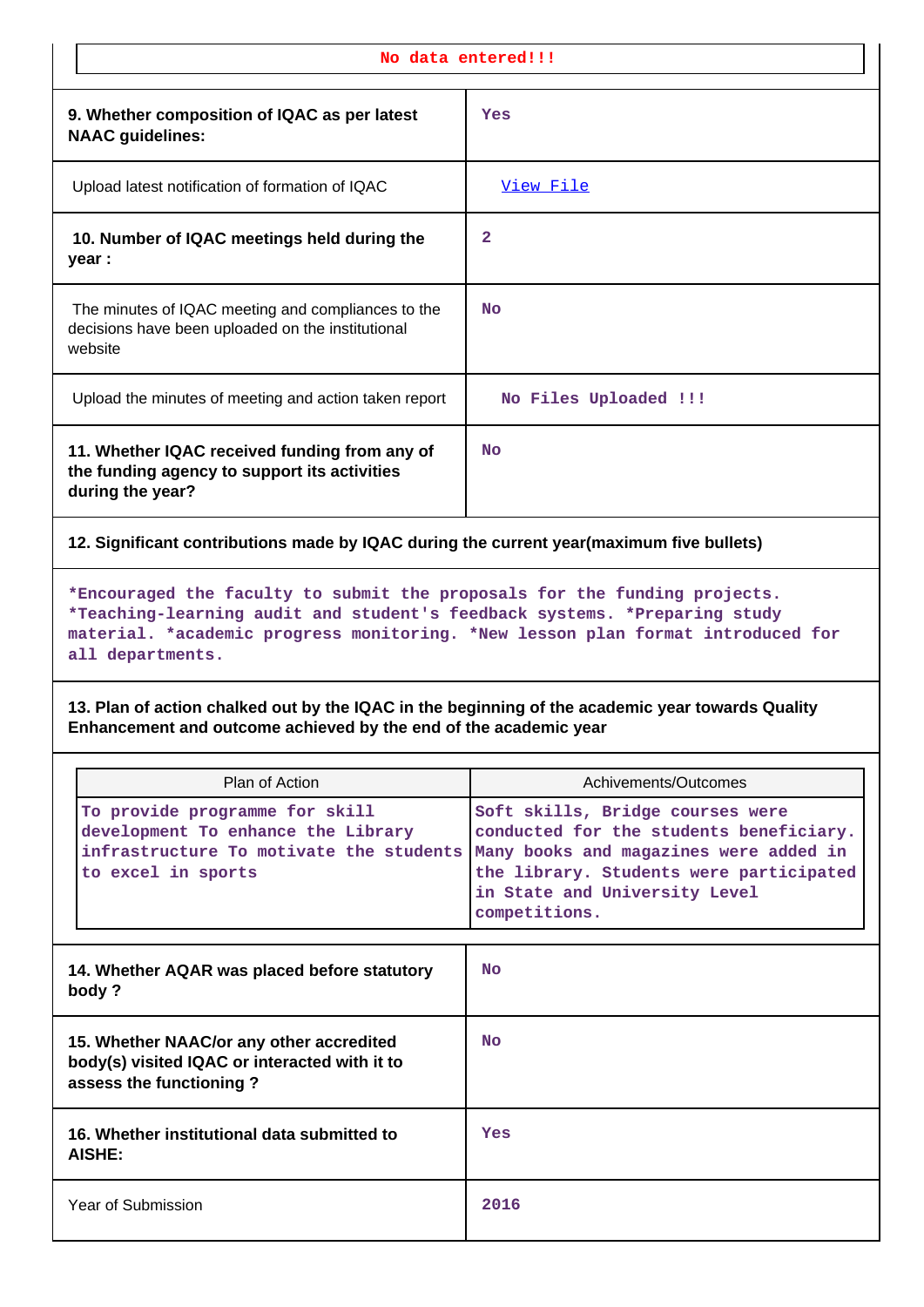| Date of Submission                                                                                                                                                       |                          | $30 - Sep - 2016$   |                                                                                                                                                                                                                                     |  |  |  |  |
|--------------------------------------------------------------------------------------------------------------------------------------------------------------------------|--------------------------|---------------------|-------------------------------------------------------------------------------------------------------------------------------------------------------------------------------------------------------------------------------------|--|--|--|--|
| 17. Does the Institution have Management<br><b>Information System?</b>                                                                                                   |                          | No                  |                                                                                                                                                                                                                                     |  |  |  |  |
|                                                                                                                                                                          | Part B                   |                     |                                                                                                                                                                                                                                     |  |  |  |  |
| <b>CRITERION I - CURRICULAR ASPECTS</b>                                                                                                                                  |                          |                     |                                                                                                                                                                                                                                     |  |  |  |  |
| 1.1 - Curriculum Planning and Implementation                                                                                                                             |                          |                     |                                                                                                                                                                                                                                     |  |  |  |  |
| 1.1.1 – Institution has the mechanism for well planned curriculum delivery and documentation. Explain in 500<br>words                                                    |                          |                     |                                                                                                                                                                                                                                     |  |  |  |  |
| instill academic flexibility and curricular reforms. The curricular framework,<br>contents and the scheme of syllabus is prescribed by the University. All heads         |                          | Availiable          | This college being an affiliated institution, there is seldom autonomy to<br>of the Department are board of studies member. Few faculty members are BOS in<br>TANSCHE in subjects experts in other colleges. Couple of certificates |  |  |  |  |
| 1.1.2 – Certificate/ Diploma Courses introduced during the academic year                                                                                                 |                          |                     |                                                                                                                                                                                                                                     |  |  |  |  |
| Certificate<br>Diploma Courses                                                                                                                                           | Dates of<br>Introduction | Duration            | <b>Skill</b><br>Focus on employ<br>Development<br>ability/entreprene<br>urship                                                                                                                                                      |  |  |  |  |
|                                                                                                                                                                          |                          | No data entered !!! |                                                                                                                                                                                                                                     |  |  |  |  |
| 1.2 - Academic Flexibility                                                                                                                                               |                          |                     |                                                                                                                                                                                                                                     |  |  |  |  |
| 1.2.1 - New programmes/courses introduced during the academic year                                                                                                       |                          |                     |                                                                                                                                                                                                                                     |  |  |  |  |
| Programme/Course                                                                                                                                                         |                          |                     | Dates of Introduction                                                                                                                                                                                                               |  |  |  |  |
|                                                                                                                                                                          |                          | No data entered !!! |                                                                                                                                                                                                                                     |  |  |  |  |
| 1.2.2 - Programmes in which Choice Based Credit System (CBCS)/Elective course system implemented at the<br>affiliated Colleges (if applicable) during the academic year. |                          |                     |                                                                                                                                                                                                                                     |  |  |  |  |
| Name of programmes adopting CBCS                                                                                                                                         |                          |                     | Date of implementation of CBCS/Elective Course<br>System                                                                                                                                                                            |  |  |  |  |
|                                                                                                                                                                          |                          | No data entered !!! |                                                                                                                                                                                                                                     |  |  |  |  |
| 1.2.3 - Students enrolled in Certificate/ Diploma Courses introduced during the year                                                                                     |                          |                     |                                                                                                                                                                                                                                     |  |  |  |  |
|                                                                                                                                                                          |                          | Certificate         | Diploma Course                                                                                                                                                                                                                      |  |  |  |  |
| <b>Number of Students</b>                                                                                                                                                |                          | 1227                | 6                                                                                                                                                                                                                                   |  |  |  |  |
| 1.3 - Curriculum Enrichment                                                                                                                                              |                          |                     |                                                                                                                                                                                                                                     |  |  |  |  |
| 1.3.1 – Value-added courses imparting transferable and life skills offered during the year                                                                               |                          |                     |                                                                                                                                                                                                                                     |  |  |  |  |
| <b>Value Added Courses</b><br>Date of Introduction<br>Number of Students Enrolled                                                                                        |                          |                     |                                                                                                                                                                                                                                     |  |  |  |  |
|                                                                                                                                                                          |                          | No data entered !!! |                                                                                                                                                                                                                                     |  |  |  |  |
|                                                                                                                                                                          |                          |                     |                                                                                                                                                                                                                                     |  |  |  |  |
| Project/Programme Title<br>No. of students enrolled for Field Projects / Internships                                                                                     |                          |                     |                                                                                                                                                                                                                                     |  |  |  |  |
|                                                                                                                                                                          |                          |                     |                                                                                                                                                                                                                                     |  |  |  |  |
| 1.3.2 - Field Projects / Internships under taken during the year                                                                                                         |                          |                     |                                                                                                                                                                                                                                     |  |  |  |  |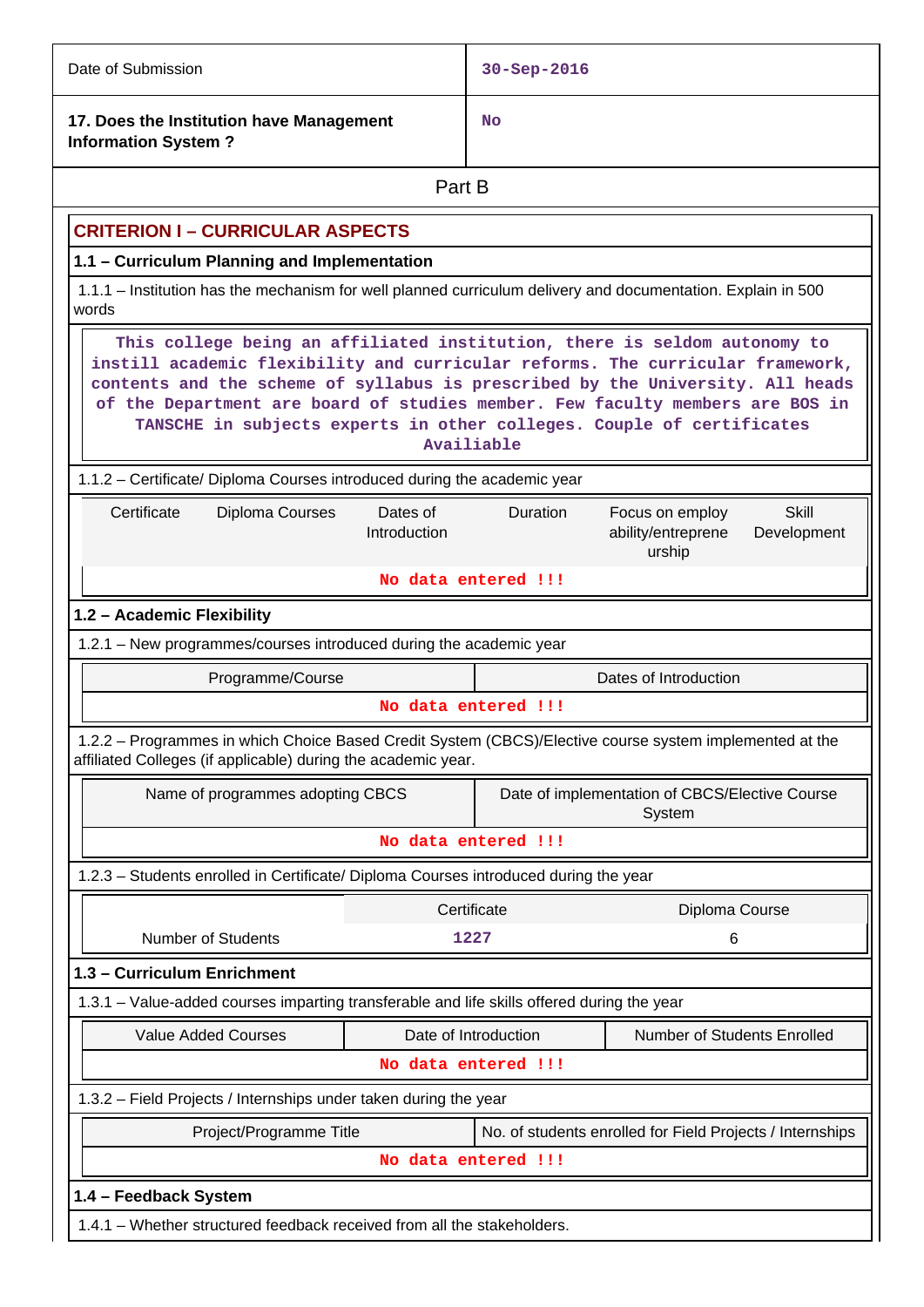| <b>Students</b> | Yes |
|-----------------|-----|
| Teachers        | No  |
| Employers       | No  |
| Alumni          | No  |
| Parents         | Yes |

 1.4.2 – How the feedback obtained is being analyzed and utilized for overall development of the institution? (maximum 500 words)

Feedback Obtained

**In order to analysis the feedback about college, researcher used Likert scale technique was adopted. The response to each of the items was weighted on a 5 points Likert type scoring scale. The respondents were free to choose Very Satisfied 5 points. Somewhat Satisfied 4 points, Neither Satisfied nor Dissatisfied 3 points Somewhat Dissatisfied 2 points and very Dissatisfied 1 point.**

# **CRITERION II – TEACHING- LEARNING AND EVALUATION**

#### **2.1 – Student Enrolment and Profile**

2.1.1 – Demand Ratio during the year

| Name of the Programme | Number of seats available | Number of Application<br>received | <b>Students Enrolled</b> |
|-----------------------|---------------------------|-----------------------------------|--------------------------|
| BCom                  | 120                       | 192                               | 110                      |
| МA                    | 20                        | 19                                | 17                       |
| <b>MSC</b>            | 20                        | 19                                | 17                       |
| <b>BSC</b>            | 64                        | 164                               | 63                       |
| <b>BSC</b>            | 32                        | 56                                | 32                       |
| <b>BSC</b>            | 32                        | 83                                | 32                       |
| <b>BSC</b>            | 32                        | 79                                | 32                       |
| <b>BSC</b>            | 32                        | 78                                | 32                       |
| <b>BSC</b>            | 32                        | 64                                | 32                       |
| BA                    | 100                       | 163                               | 99                       |
| <b>BA</b>             | 50                        | 63                                | 50                       |
| BA                    | 50                        | 95                                | 50                       |
| <b>BBA</b>            | 120                       | 154                               | 107                      |

#### **2.2 – Catering to Student Diversity**

2.2.1 – Student - Full time teacher ratio (current year data)

| Year | Number of                              | Number of          | Number of         | Number of         | Number of        |
|------|----------------------------------------|--------------------|-------------------|-------------------|------------------|
|      | students enrolled<br>students enrolled |                    | fulltime teachers | fulltime teachers | teachers         |
|      | in the institution                     | in the institution | available in the  | available in the  | teaching both UG |
|      | (UG)                                   | (PG)               | institution       | institution       | and PG courses   |
|      |                                        |                    | teaching only UG  | teaching only PG  |                  |
|      |                                        |                    | courses           | courses           |                  |
| 2016 | 1913                                   | 76                 | 67                | 6                 | 73               |

# **2.3 – Teaching - Learning Process**

2.3.1 – Percentage of teachers using ICT for effective teaching with Learning Management Systems (LMS), E-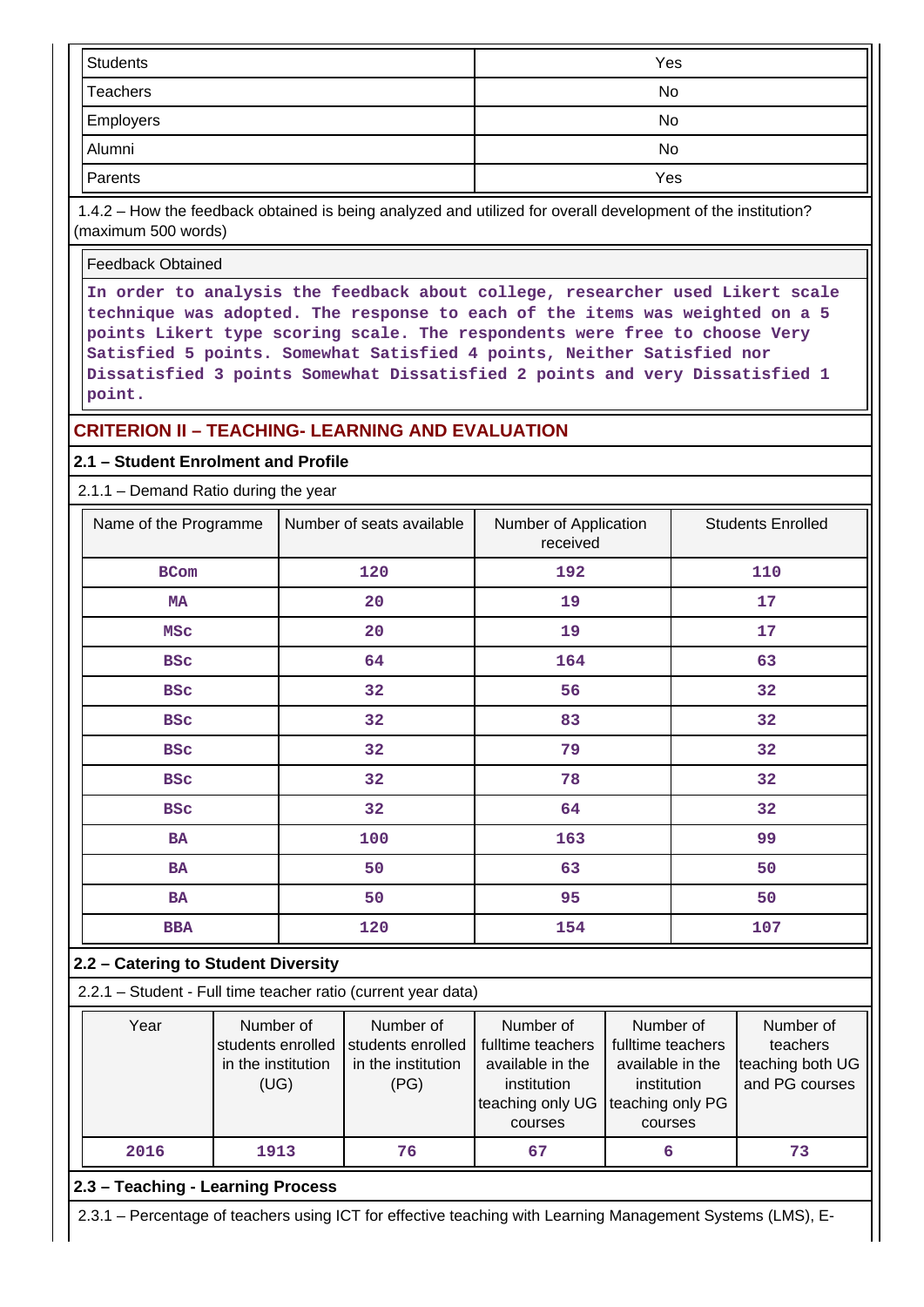| learning resources etc. (current year data)                                                                                                                                                                                                                                                                                                                                                                                                                                                                                                                                                                                                                                                                                                  |                                |                         |                     |                                                                                                    |                                        |                              |                                                                                       |                                                                                                                     |
|----------------------------------------------------------------------------------------------------------------------------------------------------------------------------------------------------------------------------------------------------------------------------------------------------------------------------------------------------------------------------------------------------------------------------------------------------------------------------------------------------------------------------------------------------------------------------------------------------------------------------------------------------------------------------------------------------------------------------------------------|--------------------------------|-------------------------|---------------------|----------------------------------------------------------------------------------------------------|----------------------------------------|------------------------------|---------------------------------------------------------------------------------------|---------------------------------------------------------------------------------------------------------------------|
| Number of<br><b>Teachers on Roll</b>                                                                                                                                                                                                                                                                                                                                                                                                                                                                                                                                                                                                                                                                                                         | teachers using<br>ICT (LMS, e- | Number of<br>Resources) |                     | <b>ICT Toolsand</b><br>resources<br>available                                                      | Number of ICT<br>enabled<br>Classrooms | Numberof smart<br>classrooms |                                                                                       | E-resources and<br>techniques used                                                                                  |
| 0                                                                                                                                                                                                                                                                                                                                                                                                                                                                                                                                                                                                                                                                                                                                            |                                | 0                       |                     | 0                                                                                                  | 0                                      |                              | 0                                                                                     | $\mathbf 0$                                                                                                         |
| 2.3.2 - Students mentoring system available in the institution? Give details. (maximum 500 words)                                                                                                                                                                                                                                                                                                                                                                                                                                                                                                                                                                                                                                            |                                |                         |                     |                                                                                                    |                                        |                              |                                                                                       |                                                                                                                     |
| Mentor system has been introduced for the individual attention of the students. Almost for every 10 students in a<br>class will have a dedicated Mentor. The Mentor looks after the academic and personal development of the<br>students. Mentor involves providing academic advice and support to the student across the programme of study<br>and reviewing wider academic progress continually. Mentor provides an academic reference to expert services<br>with regards to study, industrial readiness and placements further study. Their support extends to provide a<br>listening car for problems, both personal and academic. This system provides an excellent chance for strong<br>rapport to develop between mentor and student. |                                |                         |                     |                                                                                                    |                                        |                              |                                                                                       |                                                                                                                     |
| Number of students enrolled in the<br>institution                                                                                                                                                                                                                                                                                                                                                                                                                                                                                                                                                                                                                                                                                            |                                |                         |                     |                                                                                                    | Number of fulltime teachers            |                              |                                                                                       | Mentor: Mentee Ratio                                                                                                |
| 1989                                                                                                                                                                                                                                                                                                                                                                                                                                                                                                                                                                                                                                                                                                                                         |                                |                         |                     | 73                                                                                                 |                                        |                              |                                                                                       | 1:27                                                                                                                |
| 2.4 - Teacher Profile and Quality                                                                                                                                                                                                                                                                                                                                                                                                                                                                                                                                                                                                                                                                                                            |                                |                         |                     |                                                                                                    |                                        |                              |                                                                                       |                                                                                                                     |
| 2.4.1 - Number of full time teachers appointed during the year                                                                                                                                                                                                                                                                                                                                                                                                                                                                                                                                                                                                                                                                               |                                |                         |                     |                                                                                                    |                                        |                              |                                                                                       |                                                                                                                     |
| No. of sanctioned<br>positions                                                                                                                                                                                                                                                                                                                                                                                                                                                                                                                                                                                                                                                                                                               |                                | No. of filled positions |                     | Vacant positions                                                                                   |                                        |                              | Positions filled during<br>the current year                                           | No. of faculty with<br>Ph.D                                                                                         |
| 104                                                                                                                                                                                                                                                                                                                                                                                                                                                                                                                                                                                                                                                                                                                                          |                                | 73                      |                     | 31                                                                                                 |                                        |                              | 0                                                                                     | 17                                                                                                                  |
| International level from Government, recognised bodies during the year)                                                                                                                                                                                                                                                                                                                                                                                                                                                                                                                                                                                                                                                                      |                                |                         |                     |                                                                                                    |                                        |                              |                                                                                       | 2.4.2 - Honours and recognition received by teachers (received awards, recognition, fellowships at State, National, |
| Year of Award                                                                                                                                                                                                                                                                                                                                                                                                                                                                                                                                                                                                                                                                                                                                |                                |                         | international level | Name of full time teachers<br>Designation<br>receiving awards from<br>state level, national level, |                                        |                              | Name of the award,<br>fellowship, received from<br>Government or recognized<br>bodies |                                                                                                                     |
|                                                                                                                                                                                                                                                                                                                                                                                                                                                                                                                                                                                                                                                                                                                                              |                                |                         |                     |                                                                                                    | No data entered !!!                    |                              |                                                                                       |                                                                                                                     |
| 2.5 - Evaluation Process and Reforms                                                                                                                                                                                                                                                                                                                                                                                                                                                                                                                                                                                                                                                                                                         |                                |                         |                     |                                                                                                    |                                        |                              |                                                                                       |                                                                                                                     |
| 2.5.1 – Number of days from the date of semester-end/ year- end examination till the declaration of results during<br>the year                                                                                                                                                                                                                                                                                                                                                                                                                                                                                                                                                                                                               |                                |                         |                     |                                                                                                    |                                        |                              |                                                                                       |                                                                                                                     |
| Programme Name                                                                                                                                                                                                                                                                                                                                                                                                                                                                                                                                                                                                                                                                                                                               |                                | Programme Code          |                     | Semester/year                                                                                      |                                        |                              | Last date of the last<br>semester-end/year-<br>end examination                        | Date of declaration of<br>results of semester-<br>end/year-end<br>examination                                       |
| <b>BSC</b>                                                                                                                                                                                                                                                                                                                                                                                                                                                                                                                                                                                                                                                                                                                                   |                                | 626                     |                     | Semester                                                                                           |                                        |                              | 12/04/2017                                                                            | 21/06/2017                                                                                                          |
| <b>BSC</b>                                                                                                                                                                                                                                                                                                                                                                                                                                                                                                                                                                                                                                                                                                                                   |                                | 630                     |                     | Semester                                                                                           |                                        |                              | 12/04/2017                                                                            | 21/06/2017                                                                                                          |
| <b>BSC</b>                                                                                                                                                                                                                                                                                                                                                                                                                                                                                                                                                                                                                                                                                                                                   |                                | 621                     |                     | Semester                                                                                           |                                        |                              | 12/04/2017                                                                            | 21/06/2017                                                                                                          |
| <b>BSC</b>                                                                                                                                                                                                                                                                                                                                                                                                                                                                                                                                                                                                                                                                                                                                   |                                | 622                     |                     | Semester                                                                                           |                                        |                              | 12/04/2017                                                                            | 21/06/2017                                                                                                          |
| <b>BSC</b>                                                                                                                                                                                                                                                                                                                                                                                                                                                                                                                                                                                                                                                                                                                                   |                                | 623                     |                     | Semester                                                                                           |                                        |                              | 12/04/2017                                                                            | 21/06/2017                                                                                                          |
| <b>BSC</b>                                                                                                                                                                                                                                                                                                                                                                                                                                                                                                                                                                                                                                                                                                                                   |                                | 627                     |                     | Semester                                                                                           |                                        |                              | 12/04/2017                                                                            | 21/06/2017                                                                                                          |
| <b>BA</b>                                                                                                                                                                                                                                                                                                                                                                                                                                                                                                                                                                                                                                                                                                                                    |                                | 603                     |                     | Semester                                                                                           |                                        |                              | 12/04/2017                                                                            | 21/06/2017                                                                                                          |
| <b>BA</b>                                                                                                                                                                                                                                                                                                                                                                                                                                                                                                                                                                                                                                                                                                                                    |                                | 601                     |                     | Semester                                                                                           |                                        |                              | 12/04/2017                                                                            | 21/06/2017                                                                                                          |
| <b>BA</b>                                                                                                                                                                                                                                                                                                                                                                                                                                                                                                                                                                                                                                                                                                                                    |                                | 617                     |                     | Semester                                                                                           |                                        |                              | 12/04/2017                                                                            | 21/06/2017                                                                                                          |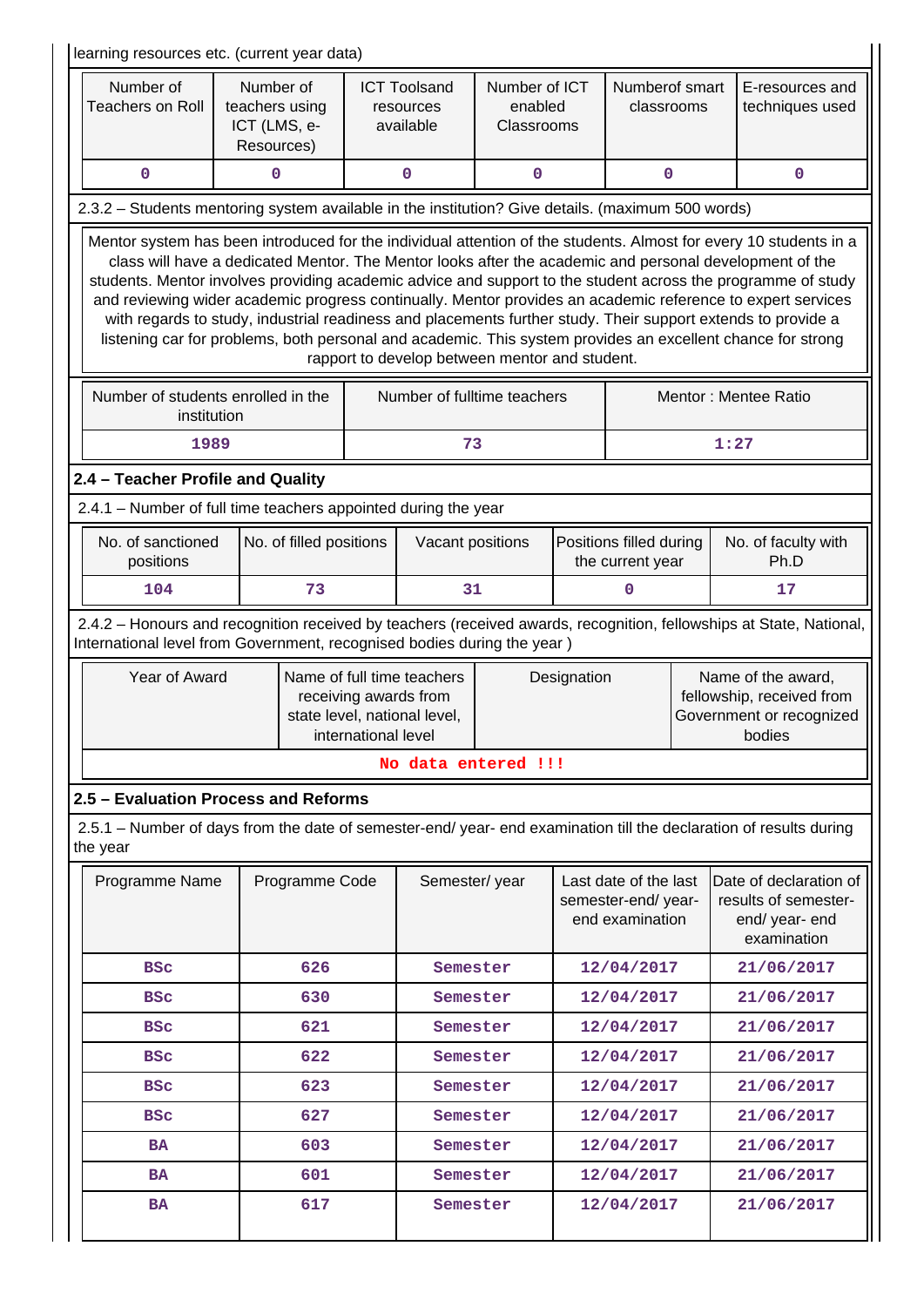| <b>BBA</b>  | 616  | Semester | 12/04/2017 | 21/06/2017 |
|-------------|------|----------|------------|------------|
| <b>BCom</b> | 641  | Semester | 12/04/2017 | 21/06/2017 |
| <b>MA</b>   | 4601 | Semester | 12/04/2017 | 21/06/2017 |
| MSC         | 4626 | Semester | 12/04/2017 | 21/06/2017 |

2.5.2 – Reforms initiated on Continuous Internal Evaluation(CIE) system at the institutional level (250 words)

 **CIA tests of 3 hrs duration of the ESE pattern for the Internal component apart from the other elements such as Assignments, Seminars,quize etc.,**

 2.5.3 – Academic calendar prepared and adhered for conduct of Examination and other related matters (250 words)

 **Academic Calendar for the year 2016-17 Sl.No. Odd semester for Ensuring New batch for continuing batch 1 commencement of academic programme 15th July, 2016 17th June 2016 2 Admission activities.**

**http://www.gacwnlk.org**

# **2.6 – Student Performance and Learning Outcomes**

 2.6.1 – Program outcomes, program specific outcomes and course outcomes for all programs offered by the institution are stated and displayed in website of the institution (to provide the weblink)

| 2.6.2 - Pass percentage of students |                |                                                                 |                                                           |                 |  |  |  |  |
|-------------------------------------|----------------|-----------------------------------------------------------------|-----------------------------------------------------------|-----------------|--|--|--|--|
| Programme Code                      | Programme Name | Number of students<br>appeared in the final<br>year examination | Number of students<br>passed in final year<br>examination | Pass Percentage |  |  |  |  |
| 4601                                | <b>MA</b>      | 15                                                              | 14                                                        | 93              |  |  |  |  |
| 4626                                | <b>MSC</b>     | 19                                                              | 19                                                        | 100             |  |  |  |  |
| 626                                 | <b>BSC</b>     | 41                                                              | 41                                                        | 100             |  |  |  |  |
| 630                                 | <b>BSC</b>     | 27                                                              | 21                                                        | 78              |  |  |  |  |
| 621                                 | <b>BSC</b>     | 30                                                              | 7                                                         | 23              |  |  |  |  |
| 622                                 | <b>BSC</b>     | 22                                                              | 21                                                        | 96              |  |  |  |  |
| 623                                 | <b>BSC</b>     | 26                                                              | 26                                                        | 100             |  |  |  |  |
| 627                                 | <b>BSC</b>     | 18                                                              | 17                                                        | 94              |  |  |  |  |
| 603                                 | <b>BA</b>      | 42                                                              | 41                                                        | 97              |  |  |  |  |
| 601                                 | <b>BA</b>      | 82                                                              | 81                                                        | 98              |  |  |  |  |
| 617                                 | <b>BA</b>      | 34                                                              | 33                                                        | 97              |  |  |  |  |
| 616                                 | <b>BBA</b>     | 97                                                              | 97                                                        | 100             |  |  |  |  |
| 641                                 | <b>BCom</b>    | 96                                                              | 96                                                        | 100             |  |  |  |  |

# **2.7 – Student Satisfaction Survey**

 2.7.1 – Student Satisfaction Survey (SSS) on overall institutional performance (Institution may design the questionnaire) (results and details be provided as weblink)

#### **http://www.gacwnlk.org**

# **CRITERION III – RESEARCH, INNOVATIONS AND EXTENSION**

#### **3.1 – Resource Mobilization for Research**

3.1.1 – Research funds sanctioned and received from various agencies, industry and other organisations

Nature of the Project | Duration | Name of the funding | Total grant | Amount received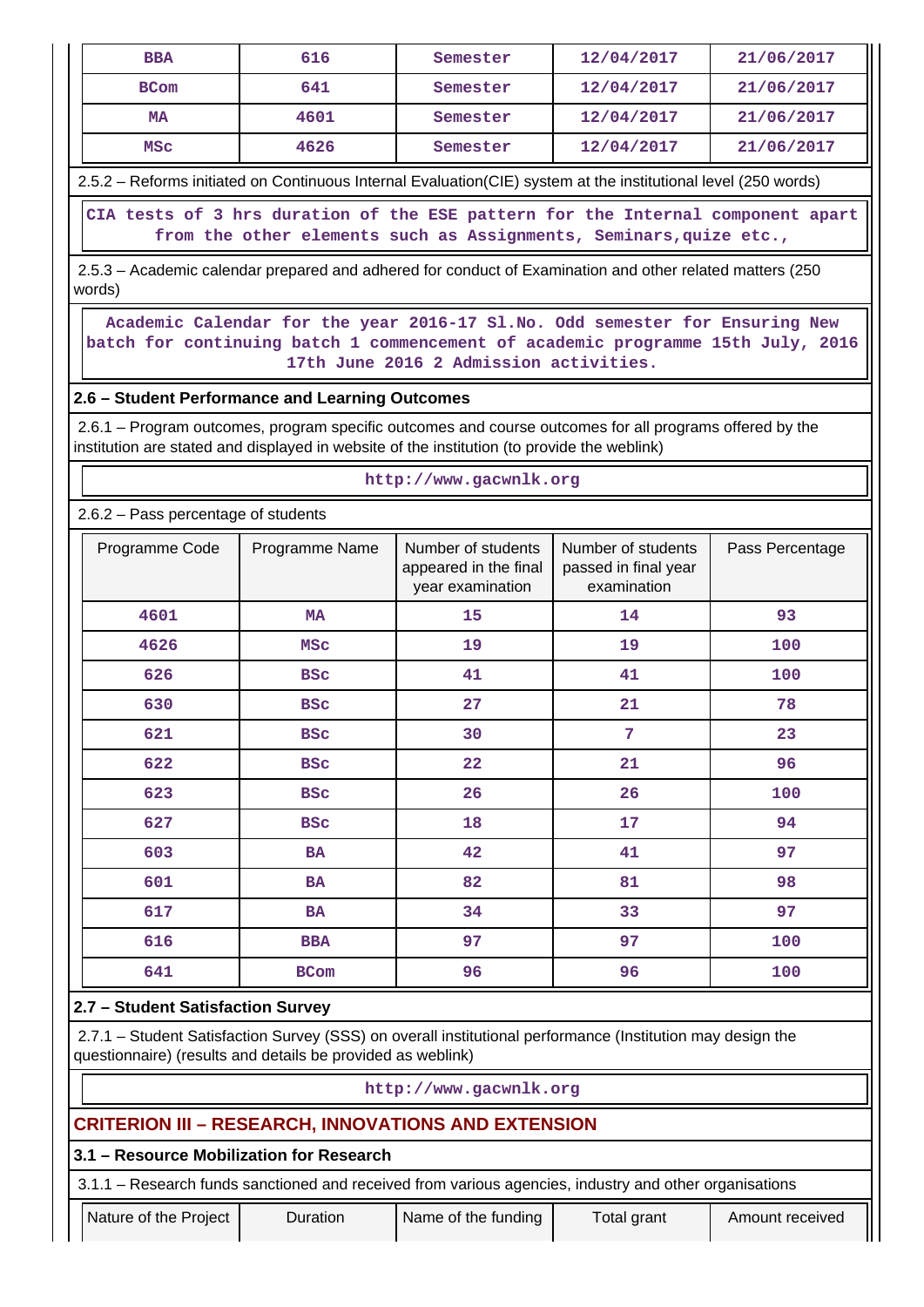|                                                                                                                                          |                        |                  | agency                 |                                                 |                         | sanctioned                                                         |                                                      | during the year                                                                                                    |
|------------------------------------------------------------------------------------------------------------------------------------------|------------------------|------------------|------------------------|-------------------------------------------------|-------------------------|--------------------------------------------------------------------|------------------------------------------------------|--------------------------------------------------------------------------------------------------------------------|
|                                                                                                                                          |                        |                  |                        | No data entered !!!                             |                         |                                                                    |                                                      |                                                                                                                    |
| 3.2 - Innovation Ecosystem                                                                                                               |                        |                  |                        |                                                 |                         |                                                                    |                                                      |                                                                                                                    |
| 3.2.1 - Workshops/Seminars Conducted on Intellectual Property Rights (IPR) and Industry-Academia Innovative<br>practices during the year |                        |                  |                        |                                                 |                         |                                                                    |                                                      |                                                                                                                    |
|                                                                                                                                          | <b>State</b>           |                  | National               |                                                 |                         |                                                                    | International                                        |                                                                                                                    |
|                                                                                                                                          | $\mathbf 0$            |                  | 0                      |                                                 |                         |                                                                    | 0                                                    |                                                                                                                    |
| 3.2.2 - Awards for Innovation won by Institution/Teachers/Research scholars/Students during the year                                     |                        |                  |                        |                                                 |                         |                                                                    |                                                      |                                                                                                                    |
| Title of the innovation                                                                                                                  |                        | Name of Awardee  |                        | Awarding Agency                                 |                         | Date of award                                                      |                                                      | Category                                                                                                           |
|                                                                                                                                          |                        |                  |                        | No data entered !!!                             |                         |                                                                    |                                                      |                                                                                                                    |
| 3.2.3 – No. of Incubation centre created, start-ups incubated on campus during the year                                                  |                        |                  |                        |                                                 |                         |                                                                    |                                                      |                                                                                                                    |
| Incubation<br>Center                                                                                                                     | Name                   | Sponsered By     |                        |                                                 | Name of the<br>Start-up |                                                                    | Nature of Start-<br>up                               | Date of<br>Commencement                                                                                            |
|                                                                                                                                          |                        |                  |                        | No data entered !!!                             |                         |                                                                    |                                                      |                                                                                                                    |
| 3.3 - Research Publications and Awards                                                                                                   |                        |                  |                        |                                                 |                         |                                                                    |                                                      |                                                                                                                    |
| 3.3.1 - Incentive to the teachers who receive recognition/awards                                                                         |                        |                  |                        |                                                 |                         |                                                                    |                                                      |                                                                                                                    |
|                                                                                                                                          | <b>State</b><br>0      |                  | National<br>0          |                                                 |                         |                                                                    | International<br>0                                   |                                                                                                                    |
|                                                                                                                                          |                        |                  |                        |                                                 |                         |                                                                    |                                                      |                                                                                                                    |
| 3.3.2 - Ph. Ds awarded during the year (applicable for PG College, Research Center)                                                      |                        |                  |                        |                                                 |                         |                                                                    |                                                      |                                                                                                                    |
|                                                                                                                                          | Name of the Department |                  |                        | No data entered !!!                             |                         |                                                                    | Number of PhD's Awarded                              |                                                                                                                    |
|                                                                                                                                          |                        |                  |                        |                                                 |                         |                                                                    |                                                      |                                                                                                                    |
| 3.3.3 - Research Publications in the Journals notified on UGC website during the year                                                    |                        |                  |                        |                                                 |                         |                                                                    |                                                      |                                                                                                                    |
| <b>Type</b>                                                                                                                              |                        | Department       |                        |                                                 | Number of Publication   |                                                                    |                                                      | Average Impact Factor (if<br>any)                                                                                  |
|                                                                                                                                          |                        |                  |                        | No data entered !!!                             |                         |                                                                    |                                                      |                                                                                                                    |
| Proceedings per Teacher during the year                                                                                                  |                        |                  |                        |                                                 |                         |                                                                    |                                                      | 3.3.4 - Books and Chapters in edited Volumes / Books published, and papers in National/International Conference    |
|                                                                                                                                          | Department             |                  |                        |                                                 |                         |                                                                    | Number of Publication                                |                                                                                                                    |
|                                                                                                                                          | <b>BBA</b>             |                  |                        |                                                 |                         |                                                                    | 1                                                    |                                                                                                                    |
| Web of Science or PubMed/ Indian Citation Index                                                                                          |                        |                  |                        |                                                 |                         |                                                                    |                                                      | 3.3.5 - Bibliometrics of the publications during the last Academic year based on average citation index in Scopus/ |
| Title of the<br>Paper                                                                                                                    | Name of<br>Author      | Title of journal |                        | <b>Citation Index</b><br>Year of<br>publication |                         | Institutional<br>affiliation as<br>mentioned in<br>the publication | Number of<br>citations<br>excluding self<br>citation |                                                                                                                    |
|                                                                                                                                          |                        |                  |                        | No data entered !!!                             |                         |                                                                    |                                                      |                                                                                                                    |
| 3.3.6 - h-Index of the Institutional Publications during the year. (based on Scopus/ Web of science)                                     |                        |                  |                        |                                                 |                         |                                                                    |                                                      |                                                                                                                    |
| Title of the<br>Paper                                                                                                                    | Name of<br>Author      | Title of journal | Year of<br>publication |                                                 | h-index                 |                                                                    | Number of<br>citations<br>excluding self<br>citation | Institutional<br>affiliation as<br>mentioned in<br>the publication                                                 |
|                                                                                                                                          |                        |                  |                        | No data entered !!!                             |                         |                                                                    |                                                      |                                                                                                                    |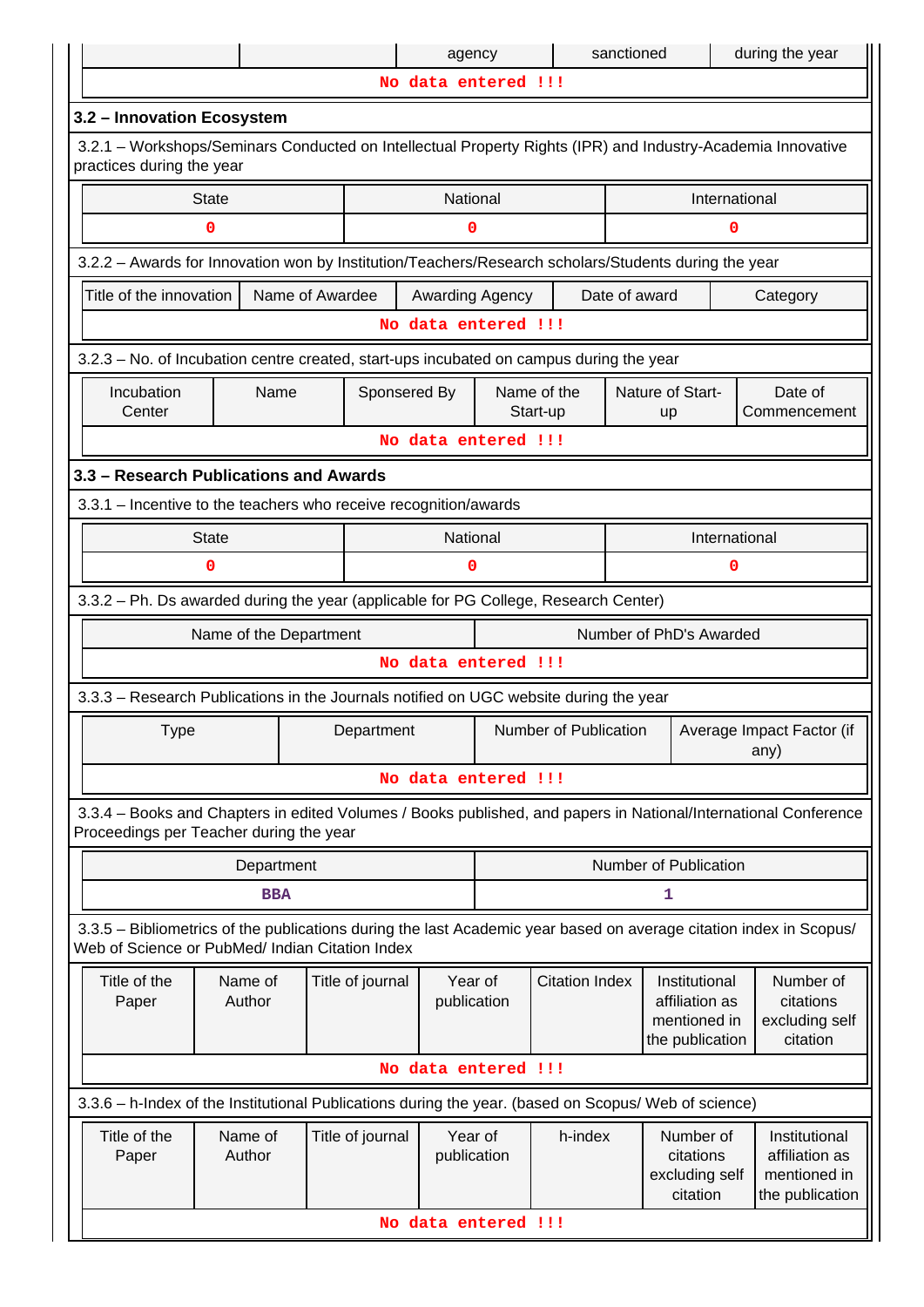| 3.3.7 - Faculty participation in Seminars/Conferences and Symposia during the year:                                                                                                                                |                                                                                                                                                                         |                      |                             |                        |                                                         |  |                                                           |
|--------------------------------------------------------------------------------------------------------------------------------------------------------------------------------------------------------------------|-------------------------------------------------------------------------------------------------------------------------------------------------------------------------|----------------------|-----------------------------|------------------------|---------------------------------------------------------|--|-----------------------------------------------------------|
| Number of Faculty<br>International<br>National<br><b>State</b><br>Local                                                                                                                                            |                                                                                                                                                                         |                      |                             |                        |                                                         |  |                                                           |
|                                                                                                                                                                                                                    |                                                                                                                                                                         | No data entered !!!  |                             |                        |                                                         |  |                                                           |
| 3.4 - Extension Activities                                                                                                                                                                                         |                                                                                                                                                                         |                      |                             |                        |                                                         |  |                                                           |
| 3.4.1 – Number of extension and outreach programmes conducted in collaboration with industry, community and<br>Non- Government Organisations through NSS/NCC/Red cross/Youth Red Cross (YRC) etc., during the year |                                                                                                                                                                         |                      |                             |                        |                                                         |  |                                                           |
| Title of the activities                                                                                                                                                                                            | Number of teachers<br>Number of students<br>Organising unit/agency/<br>collaborating agency<br>participated in such<br>participated in such<br>activities<br>activities |                      |                             |                        |                                                         |  |                                                           |
| Youth welfare<br>programme                                                                                                                                                                                         | <b>NSS</b>                                                                                                                                                              |                      |                             | 1                      |                                                         |  | 100                                                       |
| 3.4.2 - Awards and recognition received for extension activities from Government and other recognized bodies<br>during the year                                                                                    |                                                                                                                                                                         |                      |                             |                        |                                                         |  |                                                           |
| Name of the activity                                                                                                                                                                                               | Award/Recognition                                                                                                                                                       |                      |                             | <b>Awarding Bodies</b> |                                                         |  | Number of students<br><b>Benefited</b>                    |
|                                                                                                                                                                                                                    |                                                                                                                                                                         | No data entered !!!  |                             |                        |                                                         |  |                                                           |
| 3.4.3 - Students participating in extension activities with Government Organisations, Non-Government<br>Organisations and programmes such as Swachh Bharat, Aids Awareness, Gender Issue, etc. during the year     |                                                                                                                                                                         |                      |                             |                        |                                                         |  |                                                           |
| Name of the scheme                                                                                                                                                                                                 | Organising unit/Agen<br>cy/collaborating<br>agency                                                                                                                      | Name of the activity |                             |                        | Number of teachers<br>participated in such<br>activites |  | Number of students<br>participated in such<br>activites   |
|                                                                                                                                                                                                                    |                                                                                                                                                                         | No data entered !!!  |                             |                        |                                                         |  |                                                           |
| 3.5 - Collaborations                                                                                                                                                                                               |                                                                                                                                                                         |                      |                             |                        |                                                         |  |                                                           |
| 3.5.1 – Number of Collaborative activities for research, faculty exchange, student exchange during the year                                                                                                        |                                                                                                                                                                         |                      |                             |                        |                                                         |  |                                                           |
| Nature of activity                                                                                                                                                                                                 | Participant                                                                                                                                                             |                      | Source of financial support |                        |                                                         |  | Duration                                                  |
|                                                                                                                                                                                                                    |                                                                                                                                                                         | No data entered !!!  |                             |                        |                                                         |  |                                                           |
| 3.5.2 - Linkages with institutions/industries for internship, on-the- job training, project work, sharing of research<br>facilities etc. during the year                                                           |                                                                                                                                                                         |                      |                             |                        |                                                         |  |                                                           |
| Nature of linkage                                                                                                                                                                                                  | Title of the<br>Name of the<br>linkage<br>partnering<br>institution/<br>industry<br>/research lab<br>with contact<br>details                                            |                      |                             |                        | <b>Duration To</b>                                      |  | Participant                                               |
|                                                                                                                                                                                                                    |                                                                                                                                                                         | No data entered !!!  |                             |                        |                                                         |  |                                                           |
| 3.5.3 - MoUs signed with institutions of national, international importance, other universities, industries, corporate<br>houses etc. during the year                                                              |                                                                                                                                                                         |                      |                             |                        |                                                         |  |                                                           |
| Organisation                                                                                                                                                                                                       | Date of MoU signed                                                                                                                                                      |                      |                             | Purpose/Activities     |                                                         |  | Number of<br>students/teachers<br>participated under MoUs |
| Gandhi Museum,<br>Madurai                                                                                                                                                                                          | 20/07/2016                                                                                                                                                              |                      | <b>Students Training</b>    | Programme              |                                                         |  | 632                                                       |
| <b>CRITERION IV - INFRASTRUCTURE AND LEARNING RESOURCES</b>                                                                                                                                                        |                                                                                                                                                                         |                      |                             |                        |                                                         |  |                                                           |
| 4.1 - Physical Facilities                                                                                                                                                                                          |                                                                                                                                                                         |                      |                             |                        |                                                         |  |                                                           |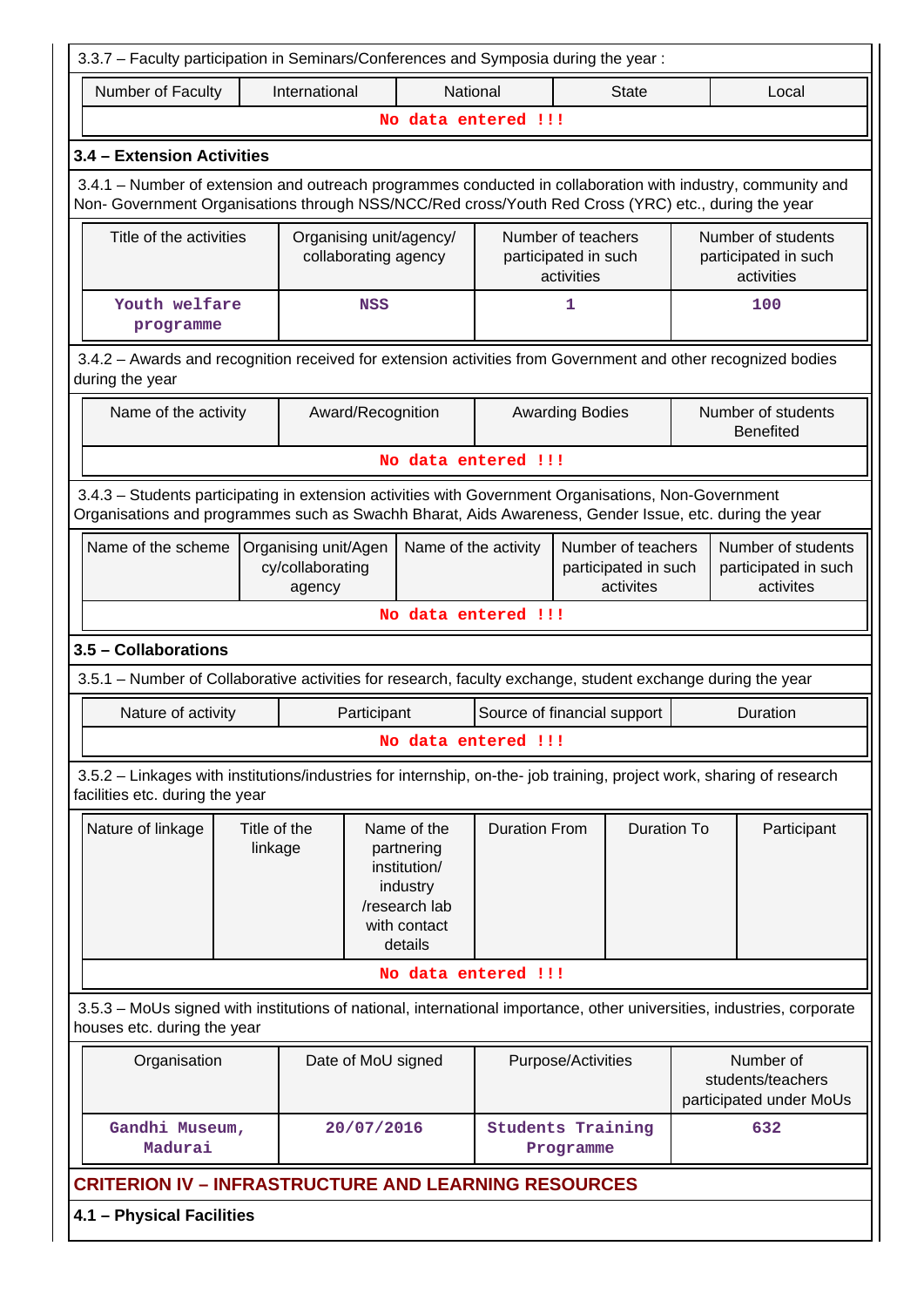|                                                                                                                                                                                                                                                                                                                                                         |                                                                             |                                          |                                                                                     |                                                |                                | 4.1.1 - Budget allocation, excluding salary for infrastructure augmentation during the year                          |                    |                                              |               |  |  |  |
|---------------------------------------------------------------------------------------------------------------------------------------------------------------------------------------------------------------------------------------------------------------------------------------------------------------------------------------------------------|-----------------------------------------------------------------------------|------------------------------------------|-------------------------------------------------------------------------------------|------------------------------------------------|--------------------------------|----------------------------------------------------------------------------------------------------------------------|--------------------|----------------------------------------------|---------------|--|--|--|
|                                                                                                                                                                                                                                                                                                                                                         |                                                                             |                                          | Budget allocated for infrastructure augmentation                                    | Budget utilized for infrastructure development |                                |                                                                                                                      |                    |                                              |               |  |  |  |
|                                                                                                                                                                                                                                                                                                                                                         |                                                                             | 25                                       |                                                                                     |                                                | 25                             |                                                                                                                      |                    |                                              |               |  |  |  |
| 4.1.2 - Details of augmentation in infrastructure facilities during the year                                                                                                                                                                                                                                                                            |                                                                             |                                          |                                                                                     |                                                |                                |                                                                                                                      |                    |                                              |               |  |  |  |
|                                                                                                                                                                                                                                                                                                                                                         |                                                                             | <b>Facilities</b>                        |                                                                                     |                                                | <b>Existing or Newly Added</b> |                                                                                                                      |                    |                                              |               |  |  |  |
|                                                                                                                                                                                                                                                                                                                                                         |                                                                             | Class rooms                              |                                                                                     |                                                |                                |                                                                                                                      | Existing           |                                              |               |  |  |  |
|                                                                                                                                                                                                                                                                                                                                                         |                                                                             | current year                             | Number of important equipments<br>purchased (>1-0 lakh) during the                  |                                                |                                | Newly Added                                                                                                          |                    |                                              |               |  |  |  |
| 4.2 - Library as a Learning Resource                                                                                                                                                                                                                                                                                                                    |                                                                             |                                          |                                                                                     |                                                |                                |                                                                                                                      |                    |                                              |               |  |  |  |
|                                                                                                                                                                                                                                                                                                                                                         |                                                                             |                                          | 4.2.1 - Library is automated {Integrated Library Management System (ILMS)}          |                                                |                                |                                                                                                                      |                    |                                              |               |  |  |  |
|                                                                                                                                                                                                                                                                                                                                                         | Nature of automation (fully<br>Name of the ILMS<br>software<br>or patially) |                                          |                                                                                     |                                                |                                | Version                                                                                                              |                    | Year of automation                           |               |  |  |  |
|                                                                                                                                                                                                                                                                                                                                                         |                                                                             |                                          |                                                                                     | No data entered !!!                            |                                |                                                                                                                      |                    |                                              |               |  |  |  |
|                                                                                                                                                                                                                                                                                                                                                         | 4.2.2 - Library Services                                                    |                                          |                                                                                     |                                                |                                |                                                                                                                      |                    |                                              |               |  |  |  |
|                                                                                                                                                                                                                                                                                                                                                         | Existing<br>Library<br>Service Type                                         |                                          |                                                                                     |                                                |                                | Newly Added                                                                                                          |                    | Total                                        |               |  |  |  |
| <b>Text Books</b>                                                                                                                                                                                                                                                                                                                                       |                                                                             | 4316                                     | 1072655                                                                             | 283                                            |                                | 59896                                                                                                                |                    | 1132551<br>4599                              |               |  |  |  |
| 4.2.3 - E-content developed by teachers such as: e-PG- Pathshala, CEC (under e-PG- Pathshala CEC (Under<br>Graduate) SWAYAM other MOOCs platform NPTEL/NMEICT/any other Government initiatives & institutional<br>(Learning Management System (LMS) etc<br>Name of the Teacher<br>Name of the Module<br>Platformon which module<br>Date of launching e- |                                                                             |                                          |                                                                                     |                                                |                                |                                                                                                                      |                    |                                              |               |  |  |  |
|                                                                                                                                                                                                                                                                                                                                                         |                                                                             |                                          |                                                                                     |                                                | is developed<br>content        |                                                                                                                      |                    |                                              |               |  |  |  |
|                                                                                                                                                                                                                                                                                                                                                         |                                                                             |                                          |                                                                                     | No data entered !!!                            |                                |                                                                                                                      |                    |                                              |               |  |  |  |
|                                                                                                                                                                                                                                                                                                                                                         | 4.3 - IT Infrastructure                                                     |                                          |                                                                                     |                                                |                                |                                                                                                                      |                    |                                              |               |  |  |  |
|                                                                                                                                                                                                                                                                                                                                                         |                                                                             | 4.3.1 - Technology Upgradation (overall) |                                                                                     |                                                |                                |                                                                                                                      |                    |                                              |               |  |  |  |
| <b>Type</b>                                                                                                                                                                                                                                                                                                                                             | <b>Total Co</b><br>mputers                                                  | Computer<br>Lab                          | Internet                                                                            | <b>Browsing</b><br>centers                     | Computer<br>Centers            | Office                                                                                                               | Departme<br>nts    | Available<br><b>Bandwidt</b><br>h<br>(MGBPS) | <b>Others</b> |  |  |  |
| Existin<br>g                                                                                                                                                                                                                                                                                                                                            | 55                                                                          | $\overline{\mathbf{2}}$                  | 1                                                                                   |                                                |                                | 1                                                                                                                    | 11                 | 1                                            |               |  |  |  |
| Added                                                                                                                                                                                                                                                                                                                                                   |                                                                             |                                          |                                                                                     |                                                |                                |                                                                                                                      |                    |                                              |               |  |  |  |
| Total                                                                                                                                                                                                                                                                                                                                                   | 55                                                                          | $\overline{\mathbf{2}}$                  | 1                                                                                   | $\pmb{0}$                                      | 0                              | $\mathbf 1$                                                                                                          | 11                 | $\mathbf{1}$                                 | $\mathbf 0$   |  |  |  |
|                                                                                                                                                                                                                                                                                                                                                         |                                                                             |                                          | 4.3.2 - Bandwidth available of internet connection in the Institution (Leased line) |                                                |                                |                                                                                                                      |                    |                                              |               |  |  |  |
|                                                                                                                                                                                                                                                                                                                                                         |                                                                             |                                          |                                                                                     | No data entered !!!                            |                                |                                                                                                                      |                    |                                              |               |  |  |  |
|                                                                                                                                                                                                                                                                                                                                                         | 4.3.3 - Facility for e-content                                              |                                          |                                                                                     |                                                |                                |                                                                                                                      |                    |                                              |               |  |  |  |
|                                                                                                                                                                                                                                                                                                                                                         |                                                                             |                                          | Name of the e-content development facility                                          |                                                |                                | Provide the link of the videos and media centre and                                                                  | recording facility |                                              |               |  |  |  |
|                                                                                                                                                                                                                                                                                                                                                         |                                                                             |                                          |                                                                                     | No data entered !!!                            |                                |                                                                                                                      |                    |                                              |               |  |  |  |
| 4.4 - Maintenance of Campus Infrastructure                                                                                                                                                                                                                                                                                                              |                                                                             |                                          |                                                                                     |                                                |                                |                                                                                                                      |                    |                                              |               |  |  |  |
|                                                                                                                                                                                                                                                                                                                                                         |                                                                             |                                          |                                                                                     |                                                |                                | 4.4.1 - Expenditure incurred on maintenance of physical facilities and academic support facilities, excluding salary |                    |                                              |               |  |  |  |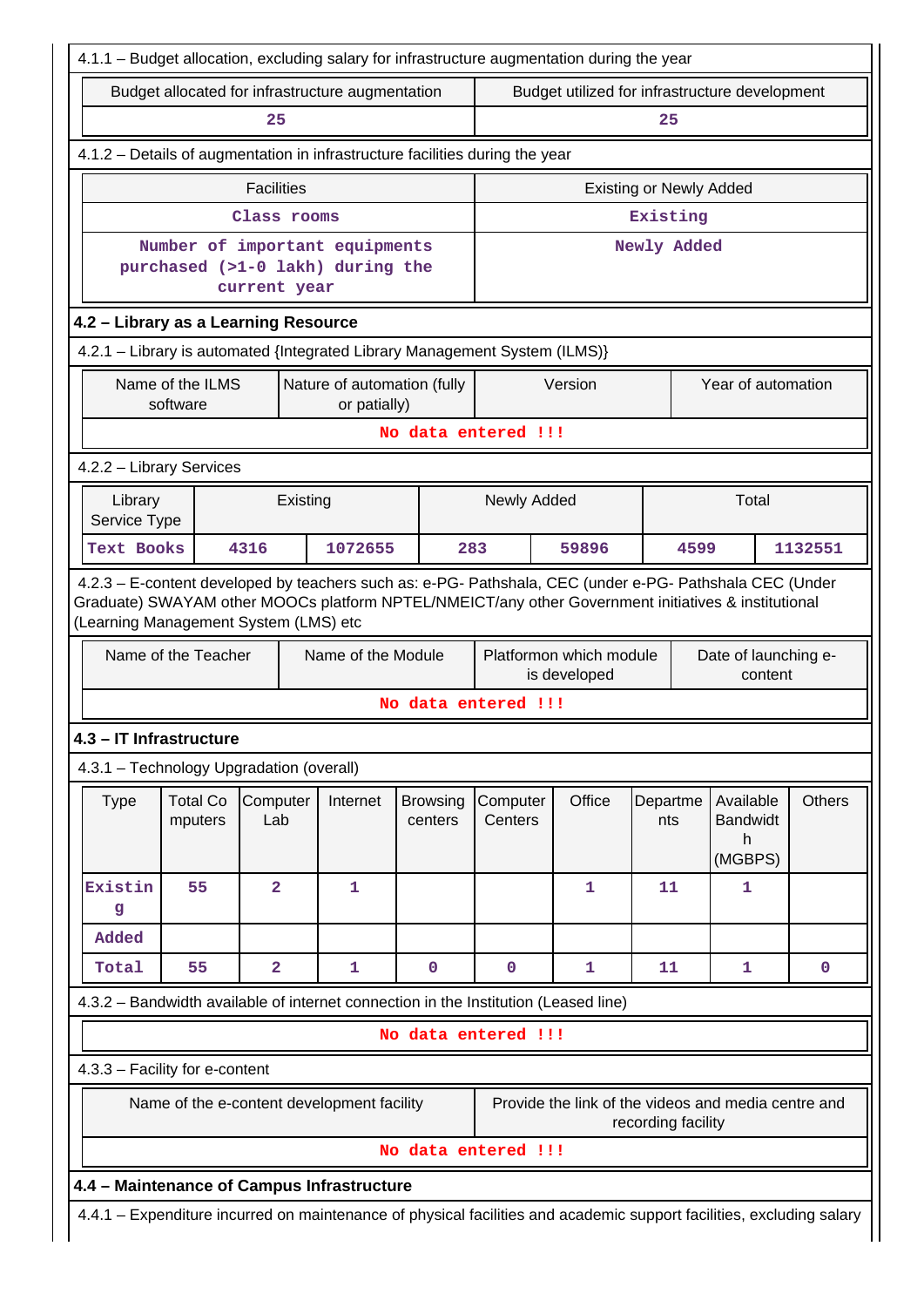| component, during the year                                                                                                                                                                                                                                               |                                                                                                                                                                                                                                                                                                                                                                                                                                                                                                                                                                                                                                                                                                                                                                                                                                                                                                                                                                                                                                                                                                                                                                                                                                                                                                                                                                                                                          |  |                                                                      |                                                                             |                                                              |                   |                               |  |  |  |  |
|--------------------------------------------------------------------------------------------------------------------------------------------------------------------------------------------------------------------------------------------------------------------------|--------------------------------------------------------------------------------------------------------------------------------------------------------------------------------------------------------------------------------------------------------------------------------------------------------------------------------------------------------------------------------------------------------------------------------------------------------------------------------------------------------------------------------------------------------------------------------------------------------------------------------------------------------------------------------------------------------------------------------------------------------------------------------------------------------------------------------------------------------------------------------------------------------------------------------------------------------------------------------------------------------------------------------------------------------------------------------------------------------------------------------------------------------------------------------------------------------------------------------------------------------------------------------------------------------------------------------------------------------------------------------------------------------------------------|--|----------------------------------------------------------------------|-----------------------------------------------------------------------------|--------------------------------------------------------------|-------------------|-------------------------------|--|--|--|--|
|                                                                                                                                                                                                                                                                          | Assigned budget on<br>Expenditure incurredon<br>Assigned Budget on<br>Expenditure incurred on<br>academic facilities<br>maintenance of academic<br>physical facilities<br>maintenance of physical<br>facilites<br>facilities                                                                                                                                                                                                                                                                                                                                                                                                                                                                                                                                                                                                                                                                                                                                                                                                                                                                                                                                                                                                                                                                                                                                                                                             |  |                                                                      |                                                                             |                                                              |                   |                               |  |  |  |  |
| No data entered !!!                                                                                                                                                                                                                                                      |                                                                                                                                                                                                                                                                                                                                                                                                                                                                                                                                                                                                                                                                                                                                                                                                                                                                                                                                                                                                                                                                                                                                                                                                                                                                                                                                                                                                                          |  |                                                                      |                                                                             |                                                              |                   |                               |  |  |  |  |
| 4.4.2 – Procedures and policies for maintaining and utilizing physical, academic and support facilities - laboratory,<br>library, sports complex, computers, classrooms etc. (maximum 500 words) (information to be available in<br>institutional Website, provide link) |                                                                                                                                                                                                                                                                                                                                                                                                                                                                                                                                                                                                                                                                                                                                                                                                                                                                                                                                                                                                                                                                                                                                                                                                                                                                                                                                                                                                                          |  |                                                                      |                                                                             |                                                              |                   |                               |  |  |  |  |
| 5.1.1 - Scholarships and Financial Support                                                                                                                                                                                                                               | The college ensures optimal allocation and utilization of the available<br>financial recourses for maintenance and upkeep of different facilities by<br>holding regular meetings of various committees constituted for this purpose and<br>using the grants received the college as per the requirements in the interest<br>of students. The physical and academic facilities including classrooms computer<br>laboratories and computing are mad available for the students who are admitted<br>in the college. The students seek admission to desired courses. All UG first<br>year students admitted computer learning programme course. They are charged<br>fees as for the government facilities at the time of admissions. In addition to<br>that a Government funds are allocated for the maintenance of the computer lab<br>and the classroom with other allied facilities which are the part of the<br>teaching, learning activities. The maintenance and cleaning of the classrooms<br>done with the efforts of the Non - Teaching Staff. The requirement and list of<br>books is taken from the concern Departments and HOD's are involved in the<br>process. The finalised list of required books is duly approved and signed by<br>the Principal. The college students won prizes in kabadi, kho<br>http://www.gacwnlk.org<br><b>CRITERION V - STUDENT SUPPORT AND PROGRESSION</b><br>5.1 - Student Support |  |                                                                      |                                                                             |                                                              |                   |                               |  |  |  |  |
|                                                                                                                                                                                                                                                                          |                                                                                                                                                                                                                                                                                                                                                                                                                                                                                                                                                                                                                                                                                                                                                                                                                                                                                                                                                                                                                                                                                                                                                                                                                                                                                                                                                                                                                          |  | Name/Title of the scheme                                             | Number of students                                                          |                                                              |                   | Amount in Rupees              |  |  |  |  |
|                                                                                                                                                                                                                                                                          |                                                                                                                                                                                                                                                                                                                                                                                                                                                                                                                                                                                                                                                                                                                                                                                                                                                                                                                                                                                                                                                                                                                                                                                                                                                                                                                                                                                                                          |  | No data entered !!!                                                  |                                                                             |                                                              |                   |                               |  |  |  |  |
| 5.1.2 - Number of capability enhancement and development schemes such as Soft skill development, Remedial<br>coaching, Language lab, Bridge courses, Yoga, Meditation, Personal Counselling and Mentoring etc.,                                                          |                                                                                                                                                                                                                                                                                                                                                                                                                                                                                                                                                                                                                                                                                                                                                                                                                                                                                                                                                                                                                                                                                                                                                                                                                                                                                                                                                                                                                          |  |                                                                      |                                                                             |                                                              |                   |                               |  |  |  |  |
| Name of the capability<br>enhancement scheme                                                                                                                                                                                                                             |                                                                                                                                                                                                                                                                                                                                                                                                                                                                                                                                                                                                                                                                                                                                                                                                                                                                                                                                                                                                                                                                                                                                                                                                                                                                                                                                                                                                                          |  | Date of implemetation                                                | Number of students<br>enrolled                                              |                                                              | Agencies involved |                               |  |  |  |  |
| Remedial Coaching                                                                                                                                                                                                                                                        |                                                                                                                                                                                                                                                                                                                                                                                                                                                                                                                                                                                                                                                                                                                                                                                                                                                                                                                                                                                                                                                                                                                                                                                                                                                                                                                                                                                                                          |  | 10/08/2016                                                           | 450                                                                         |                                                              |                   | <b>ICT</b>                    |  |  |  |  |
| 5.1.3 – Students benefited by guidance for competitive examinations and career counselling offered by the<br>institution during the year                                                                                                                                 |                                                                                                                                                                                                                                                                                                                                                                                                                                                                                                                                                                                                                                                                                                                                                                                                                                                                                                                                                                                                                                                                                                                                                                                                                                                                                                                                                                                                                          |  |                                                                      |                                                                             |                                                              |                   |                               |  |  |  |  |
| Year                                                                                                                                                                                                                                                                     | Name of the<br>scheme                                                                                                                                                                                                                                                                                                                                                                                                                                                                                                                                                                                                                                                                                                                                                                                                                                                                                                                                                                                                                                                                                                                                                                                                                                                                                                                                                                                                    |  | Number of<br>benefited<br>students for<br>competitive<br>examination | Number of<br>benefited<br>students by<br>career<br>counseling<br>activities | Number of<br>students who<br>have passedin<br>the comp. exam |                   | Number of<br>studentsp placed |  |  |  |  |
| 2016                                                                                                                                                                                                                                                                     | <b>TNPSC</b>                                                                                                                                                                                                                                                                                                                                                                                                                                                                                                                                                                                                                                                                                                                                                                                                                                                                                                                                                                                                                                                                                                                                                                                                                                                                                                                                                                                                             |  | 250                                                                  | 210                                                                         | 6                                                            |                   | 6                             |  |  |  |  |
| 5.1.4 – Institutional mechanism for transparency, timely redressal of student grievances, Prevention of sexual<br>harassment and ragging cases during the year                                                                                                           |                                                                                                                                                                                                                                                                                                                                                                                                                                                                                                                                                                                                                                                                                                                                                                                                                                                                                                                                                                                                                                                                                                                                                                                                                                                                                                                                                                                                                          |  |                                                                      |                                                                             |                                                              |                   |                               |  |  |  |  |
|                                                                                                                                                                                                                                                                          | Total grievances received<br>Avg. number of days for grievance<br>Number of grievances redressed<br>redressal                                                                                                                                                                                                                                                                                                                                                                                                                                                                                                                                                                                                                                                                                                                                                                                                                                                                                                                                                                                                                                                                                                                                                                                                                                                                                                            |  |                                                                      |                                                                             |                                                              |                   |                               |  |  |  |  |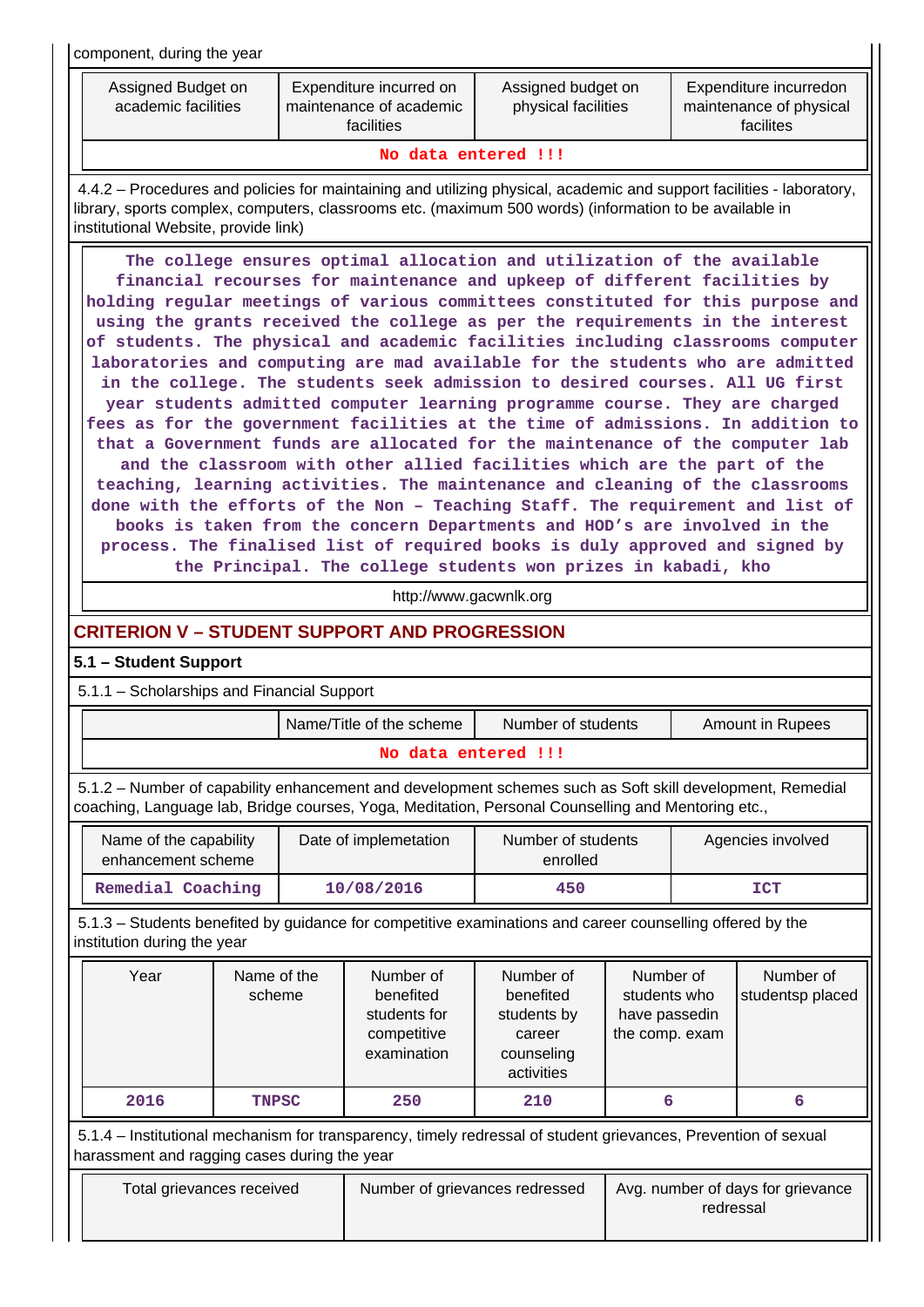| No data entered !!!                                                                                                                                                                    |                                                                                                                                                                                                                              |  |                              |                                                                          |                              |                                    |                                       |                                                                                                                                       |                                     |  |  |  |  |
|----------------------------------------------------------------------------------------------------------------------------------------------------------------------------------------|------------------------------------------------------------------------------------------------------------------------------------------------------------------------------------------------------------------------------|--|------------------------------|--------------------------------------------------------------------------|------------------------------|------------------------------------|---------------------------------------|---------------------------------------------------------------------------------------------------------------------------------------|-------------------------------------|--|--|--|--|
| 5.2 - Student Progression                                                                                                                                                              |                                                                                                                                                                                                                              |  |                              |                                                                          |                              |                                    |                                       |                                                                                                                                       |                                     |  |  |  |  |
| 5.2.1 - Details of campus placement during the year                                                                                                                                    |                                                                                                                                                                                                                              |  |                              |                                                                          |                              |                                    |                                       |                                                                                                                                       |                                     |  |  |  |  |
|                                                                                                                                                                                        | On campus                                                                                                                                                                                                                    |  |                              |                                                                          |                              |                                    |                                       | Off campus                                                                                                                            |                                     |  |  |  |  |
| Nameof<br>organizations<br>visited                                                                                                                                                     | Number of<br>students<br>participated                                                                                                                                                                                        |  | Number of<br>stduents placed |                                                                          |                              | Nameof<br>organizations<br>visited | Number of<br>students<br>participated |                                                                                                                                       | Number of<br>stduents placed        |  |  |  |  |
| No data entered !!!                                                                                                                                                                    |                                                                                                                                                                                                                              |  |                              |                                                                          |                              |                                    |                                       |                                                                                                                                       |                                     |  |  |  |  |
| 5.2.2 – Student progression to higher education in percentage during the year                                                                                                          |                                                                                                                                                                                                                              |  |                              |                                                                          |                              |                                    |                                       |                                                                                                                                       |                                     |  |  |  |  |
| Year                                                                                                                                                                                   | Number of<br>students<br>enrolling into<br>higher education                                                                                                                                                                  |  | Programme<br>graduated from  |                                                                          | Depratment<br>graduated from |                                    | Name of<br>institution joined         |                                                                                                                                       | Name of<br>programme<br>admitted to |  |  |  |  |
| 2017                                                                                                                                                                                   | 120                                                                                                                                                                                                                          |  |                              | Arts and<br>Science                                                      |                              | Arts and<br>Science                |                                       | GACW,<br>Nilakottai,<br>MVM GACW, Di<br>ndigul, Gandh<br>igram Rural<br>Institution,<br>Gandhigrame,<br>M K<br>University,<br>Maduari | Arts and<br>Science                 |  |  |  |  |
| 5.2.3 - Students qualifying in state/ national/ international level examinations during the year<br>(eg:NET/SET/SLET/GATE/GMAT/CAT/GRE/TOFEL/Civil Services/State Government Services) |                                                                                                                                                                                                                              |  |                              |                                                                          |                              |                                    |                                       |                                                                                                                                       |                                     |  |  |  |  |
|                                                                                                                                                                                        | Items                                                                                                                                                                                                                        |  |                              | qualifying                                                               | Number of students selected/ |                                    |                                       |                                                                                                                                       | Reg no/ Rollno for the examination  |  |  |  |  |
|                                                                                                                                                                                        |                                                                                                                                                                                                                              |  |                              |                                                                          | No data entered !!!          |                                    |                                       |                                                                                                                                       |                                     |  |  |  |  |
| 5.2.4 – Sports and cultural activities / competitions organised at the institution level during the year                                                                               |                                                                                                                                                                                                                              |  |                              |                                                                          |                              |                                    |                                       |                                                                                                                                       |                                     |  |  |  |  |
|                                                                                                                                                                                        | Activity                                                                                                                                                                                                                     |  |                              | Level                                                                    |                              |                                    |                                       | Number of Participants                                                                                                                |                                     |  |  |  |  |
|                                                                                                                                                                                        | Kabadi                                                                                                                                                                                                                       |  |                              | University                                                               |                              |                                    |                                       | 12                                                                                                                                    |                                     |  |  |  |  |
|                                                                                                                                                                                        | High Jump                                                                                                                                                                                                                    |  |                              | University                                                               |                              |                                    |                                       | 1                                                                                                                                     |                                     |  |  |  |  |
|                                                                                                                                                                                        | Long Jump                                                                                                                                                                                                                    |  |                              | District                                                                 |                              |                                    |                                       | 1                                                                                                                                     |                                     |  |  |  |  |
|                                                                                                                                                                                        | 5.3 - Student Participation and Activities<br>5.3.1 – Number of awards/medals for outstanding performance in sports/cultural activities at national/international<br>level (award for a team event should be counted as one) |  |                              |                                                                          |                              |                                    |                                       |                                                                                                                                       |                                     |  |  |  |  |
| Year                                                                                                                                                                                   | Name of the<br>National/<br>award/medal<br>Internaional                                                                                                                                                                      |  |                              | Number of<br>Number of<br>awards for<br>awards for<br>Cultural<br>Sports |                              | Student ID<br>number               |                                       | Name of the<br>student                                                                                                                |                                     |  |  |  |  |
|                                                                                                                                                                                        | No data entered !!!                                                                                                                                                                                                          |  |                              |                                                                          |                              |                                    |                                       |                                                                                                                                       |                                     |  |  |  |  |
|                                                                                                                                                                                        | 5.3.2 - Activity of Student Council & representation of students on academic & administrative bodies/committees of<br>the institution (maximum 500 words)                                                                    |  |                              |                                                                          |                              |                                    |                                       |                                                                                                                                       |                                     |  |  |  |  |
|                                                                                                                                                                                        | Every year student union election have done and union office bearers 6 have<br>been selected. The final year students are given the career guidance for<br>improving their knowledge and to know about the job market.       |  |                              |                                                                          |                              |                                    |                                       |                                                                                                                                       |                                     |  |  |  |  |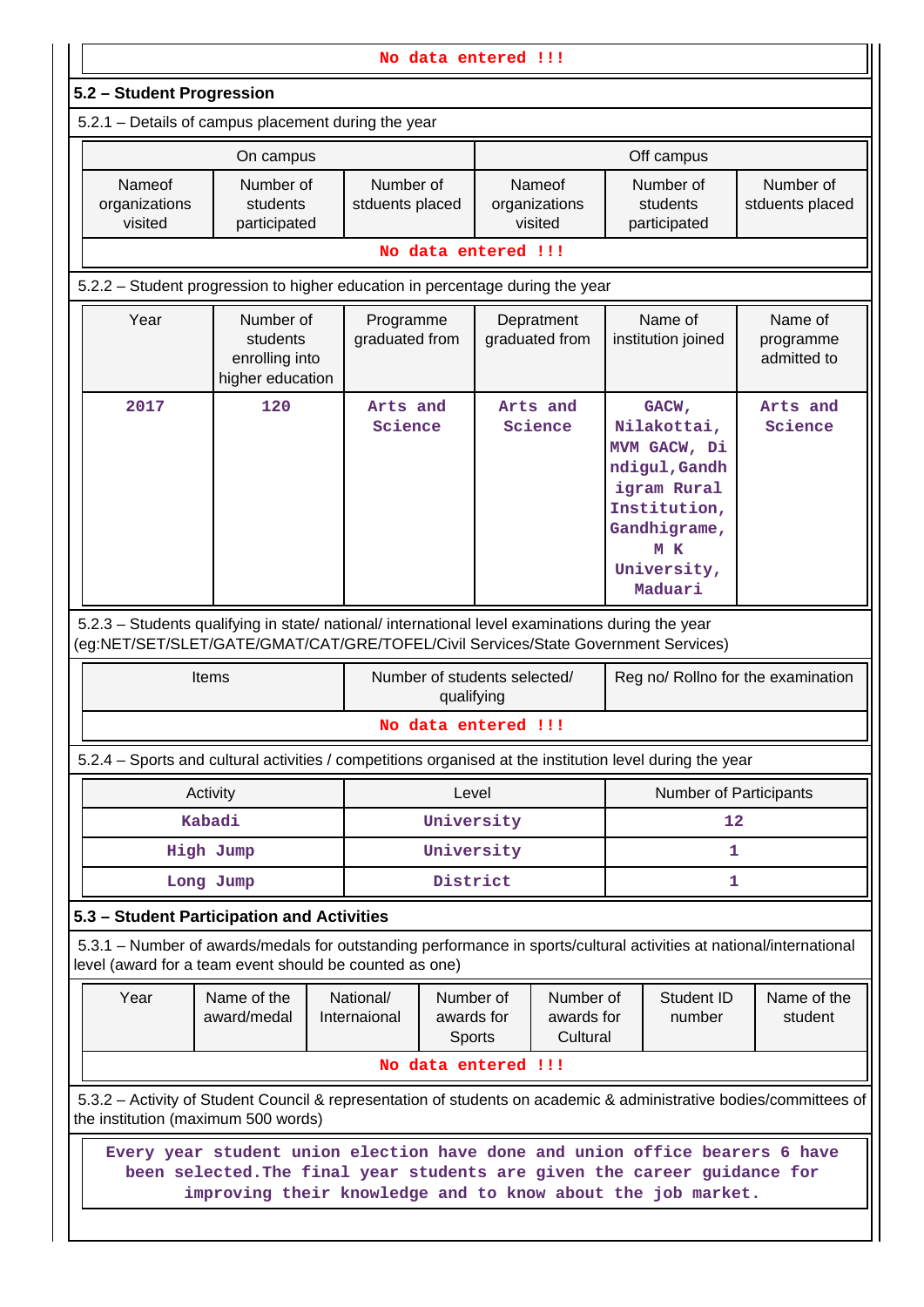# **5.4 – Alumni Engagement**

5.4.1 – Whether the institution has registered Alumni Association?

#### **No data entered !!!**

5.4.2 – No. of enrolled Alumni:

#### **No data entered !!!**

5.4.3 – Alumni contribution during the year (in Rupees) :

**1 300** 

5.4.4 – Meetings/activities organized by Alumni Association :

**Meetings**

#### **CRITERION VI – GOVERNANCE, LEADERSHIP AND MANAGEMENT**

#### **6.1 – Institutional Vision and Leadership**

 6.1.1 – Mention two practices of decentralization and participative management during the last year (maximum 500 words)

#### **No data entered !!!**

6.1.2 – Does the institution have a Management Information System (MIS)?

**No. 2. In the case of the case of the case of the case of the case of the case of the case of the case of the case of the case of the case of the case of the case of the case of the case of the case of the case of the cas** 

#### **6.2 – Strategy Development and Deployment**

6.2.1 – Quality improvement strategies adopted by the institution for each of the following (with in 100 words each):

| <b>Strategy Type</b>       | Details                                                                                                                                                                                                      |
|----------------------------|--------------------------------------------------------------------------------------------------------------------------------------------------------------------------------------------------------------|
| Curriculum Development     | The college is affiliated to the Mother<br>Teresa Women                                                                                                                                                      |
| Teaching and Learning      | Motivating faculty members to students<br>pursue their higher studies. Based an<br>assessment, the week students are<br>provided with remedial classes                                                       |
| Examination and Evaluation | Each course both theory, practical and<br>sessional                                                                                                                                                          |
| Research and Development   | The faculty members are encouraged to<br>publish their research contributions in<br>various national, international<br>journals and conferences.                                                             |
| Human Resource Management  | orientation for the newly appointed<br>about the working atmosphere of the<br>college, on duty was provided for<br>pursuing higher studies, attending<br>enrichment courses and external<br>examiner duties. |
| Admission of Students      | Admission of students was carried out<br>strictly followed as per rules and<br>regulations based on the Government of<br>Tamilnadu.                                                                          |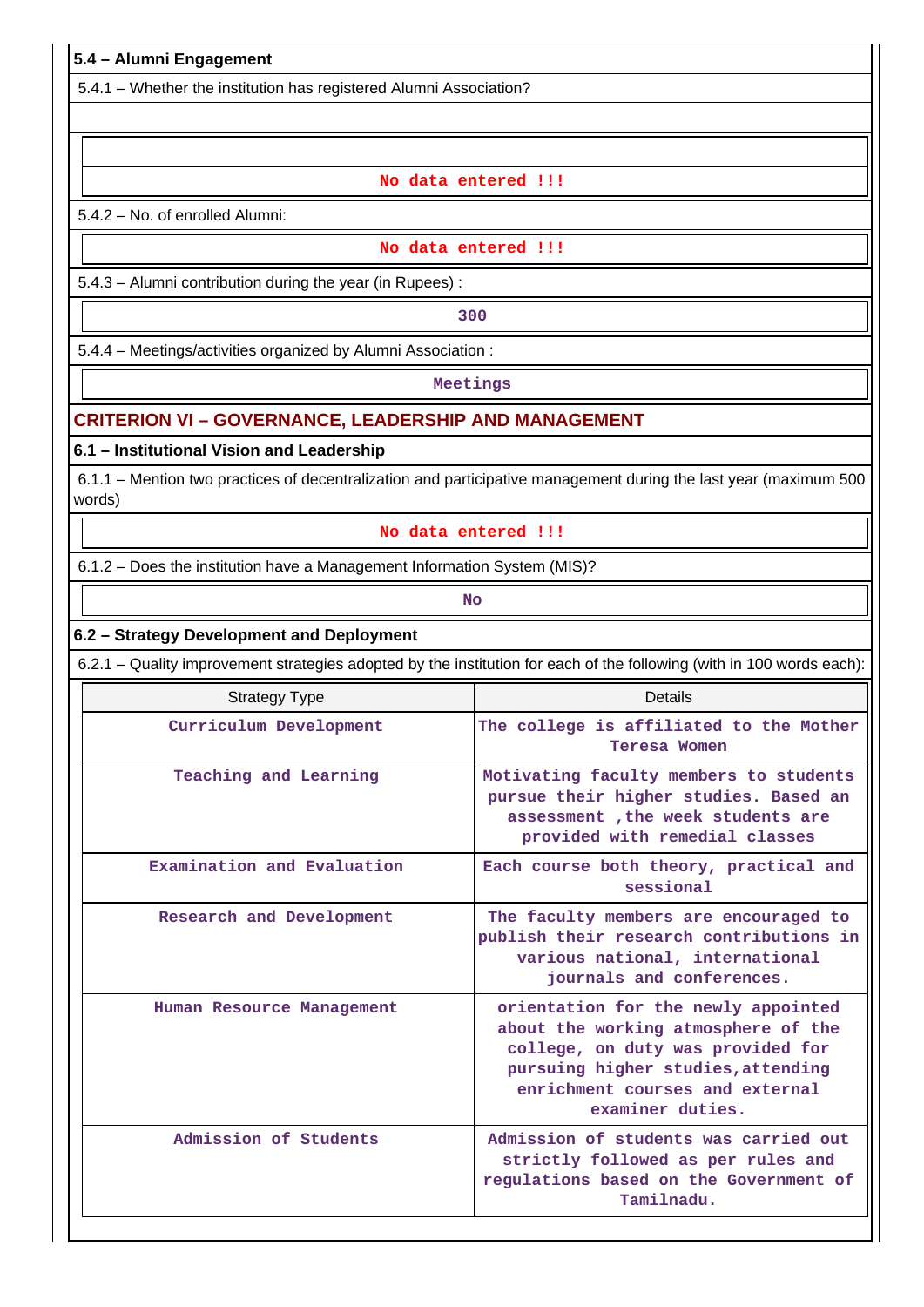| 6.2.2 – Implementation of e-governance in areas of operations:                                                                                          |                                                                                                                                                                                                                                                  |          |   |                                                                                                                         |                                                                                     |            |         |                                                                             |                                                                                                |                                                      |                                                                                                              |  |
|---------------------------------------------------------------------------------------------------------------------------------------------------------|--------------------------------------------------------------------------------------------------------------------------------------------------------------------------------------------------------------------------------------------------|----------|---|-------------------------------------------------------------------------------------------------------------------------|-------------------------------------------------------------------------------------|------------|---------|-----------------------------------------------------------------------------|------------------------------------------------------------------------------------------------|------------------------------------------------------|--------------------------------------------------------------------------------------------------------------|--|
| <b>Details</b><br>E-governace area                                                                                                                      |                                                                                                                                                                                                                                                  |          |   |                                                                                                                         |                                                                                     |            |         |                                                                             |                                                                                                |                                                      |                                                                                                              |  |
| No data entered !!!                                                                                                                                     |                                                                                                                                                                                                                                                  |          |   |                                                                                                                         |                                                                                     |            |         |                                                                             |                                                                                                |                                                      |                                                                                                              |  |
|                                                                                                                                                         | 6.3 - Faculty Empowerment Strategies                                                                                                                                                                                                             |          |   |                                                                                                                         |                                                                                     |            |         |                                                                             |                                                                                                |                                                      |                                                                                                              |  |
| 6.3.1 - Teachers provided with financial support to attend conferences / workshops and towards membership fee<br>of professional bodies during the year |                                                                                                                                                                                                                                                  |          |   |                                                                                                                         |                                                                                     |            |         |                                                                             |                                                                                                |                                                      |                                                                                                              |  |
|                                                                                                                                                         | Year<br>Name of Teacher                                                                                                                                                                                                                          |          |   |                                                                                                                         | Name of conference/<br>workshop attended<br>for which financial<br>support provided |            |         | Name of the<br>professional body for<br>which membership<br>fee is provided |                                                                                                |                                                      | Amount of support                                                                                            |  |
| No data entered !!!                                                                                                                                     |                                                                                                                                                                                                                                                  |          |   |                                                                                                                         |                                                                                     |            |         |                                                                             |                                                                                                |                                                      |                                                                                                              |  |
| teaching and non teaching staff during the year                                                                                                         |                                                                                                                                                                                                                                                  |          |   |                                                                                                                         |                                                                                     |            |         |                                                                             |                                                                                                |                                                      | 6.3.2 - Number of professional development / administrative training programmes organized by the College for |  |
| Year                                                                                                                                                    | Title of the<br>Title of the<br>professional<br>administrative<br>development<br>training<br>programme<br>programme<br>organised for<br>organised for<br>teaching staff<br>non-teaching<br>staff                                                 |          |   |                                                                                                                         | From date                                                                           |            | To Date | Number of<br>participants<br>(Teaching<br>staff)                            |                                                                                                | Number of<br>participants<br>(non-teaching<br>staff) |                                                                                                              |  |
|                                                                                                                                                         |                                                                                                                                                                                                                                                  |          |   |                                                                                                                         | No data entered !!!                                                                 |            |         |                                                                             |                                                                                                |                                                      |                                                                                                              |  |
|                                                                                                                                                         | 6.3.3 - No. of teachers attending professional development programmes, viz., Orientation Programme, Refresher<br>Course, Short Term Course, Faculty Development Programmes during the year                                                       |          |   |                                                                                                                         |                                                                                     |            |         |                                                                             |                                                                                                |                                                      |                                                                                                              |  |
|                                                                                                                                                         | Title of the<br>Number of teachers<br>professional<br>who attended<br>development<br>programme                                                                                                                                                   |          |   | <b>From Date</b>                                                                                                        |                                                                                     |            | To date |                                                                             |                                                                                                |                                                      | Duration                                                                                                     |  |
|                                                                                                                                                         | Oriendation<br>Course                                                                                                                                                                                                                            |          | 1 | 26/05/2016                                                                                                              |                                                                                     | 22/06/2016 |         |                                                                             | 28                                                                                             |                                                      |                                                                                                              |  |
| 6.3.4 - Faculty and Staff recruitment (no. for permanent recruitment):                                                                                  |                                                                                                                                                                                                                                                  |          |   |                                                                                                                         |                                                                                     |            |         |                                                                             |                                                                                                |                                                      |                                                                                                              |  |
|                                                                                                                                                         |                                                                                                                                                                                                                                                  | Teaching |   |                                                                                                                         |                                                                                     |            |         |                                                                             | Non-teaching                                                                                   |                                                      |                                                                                                              |  |
|                                                                                                                                                         | Permanent                                                                                                                                                                                                                                        |          |   | <b>Full Time</b>                                                                                                        |                                                                                     |            |         | Permanent                                                                   |                                                                                                |                                                      | <b>Full Time</b>                                                                                             |  |
|                                                                                                                                                         | 31                                                                                                                                                                                                                                               |          |   | 57                                                                                                                      |                                                                                     |            |         | 5                                                                           |                                                                                                |                                                      | 5                                                                                                            |  |
| 6.3.5 - Welfare schemes for                                                                                                                             |                                                                                                                                                                                                                                                  |          |   |                                                                                                                         |                                                                                     |            |         |                                                                             |                                                                                                |                                                      |                                                                                                              |  |
|                                                                                                                                                         | Teaching                                                                                                                                                                                                                                         |          |   |                                                                                                                         |                                                                                     |            |         |                                                                             |                                                                                                | <b>Students</b>                                      |                                                                                                              |  |
|                                                                                                                                                         | Non-teaching<br>Skill development,<br>CPS/GPF by state<br>CPS/GPF byu state<br>Scholarship provided by<br>government, General health<br>government, General<br>check-up for all, Linked<br>health check-up for all,<br>state government, Fresher |          |   |                                                                                                                         |                                                                                     |            |         |                                                                             |                                                                                                |                                                      |                                                                                                              |  |
| staff with health<br>insurance scheme, Leave<br>and other schemes as per<br>Tamilnadu state<br>government                                               |                                                                                                                                                                                                                                                  |          |   | Linked staff with health<br>insurance scheme, Leave<br>and other schemes as per<br>Tamilnadu state<br>government norms. |                                                                                     |            |         |                                                                             | students rare made to<br>undergo a complte medical<br>check-up in the beginning<br>of the year |                                                      |                                                                                                              |  |
| 6.4 - Financial Management and Resource Mobilization                                                                                                    |                                                                                                                                                                                                                                                  |          |   |                                                                                                                         |                                                                                     |            |         |                                                                             |                                                                                                |                                                      |                                                                                                              |  |
| 6.4.1 - Institution conducts internal and external financial audits regularly (with in 100 words each)                                                  |                                                                                                                                                                                                                                                  |          |   |                                                                                                                         |                                                                                     |            |         |                                                                             |                                                                                                |                                                      |                                                                                                              |  |
|                                                                                                                                                         |                                                                                                                                                                                                                                                  |          |   |                                                                                                                         | No data entered !!!                                                                 |            |         |                                                                             |                                                                                                |                                                      |                                                                                                              |  |
|                                                                                                                                                         |                                                                                                                                                                                                                                                  |          |   |                                                                                                                         |                                                                                     |            |         |                                                                             |                                                                                                |                                                      |                                                                                                              |  |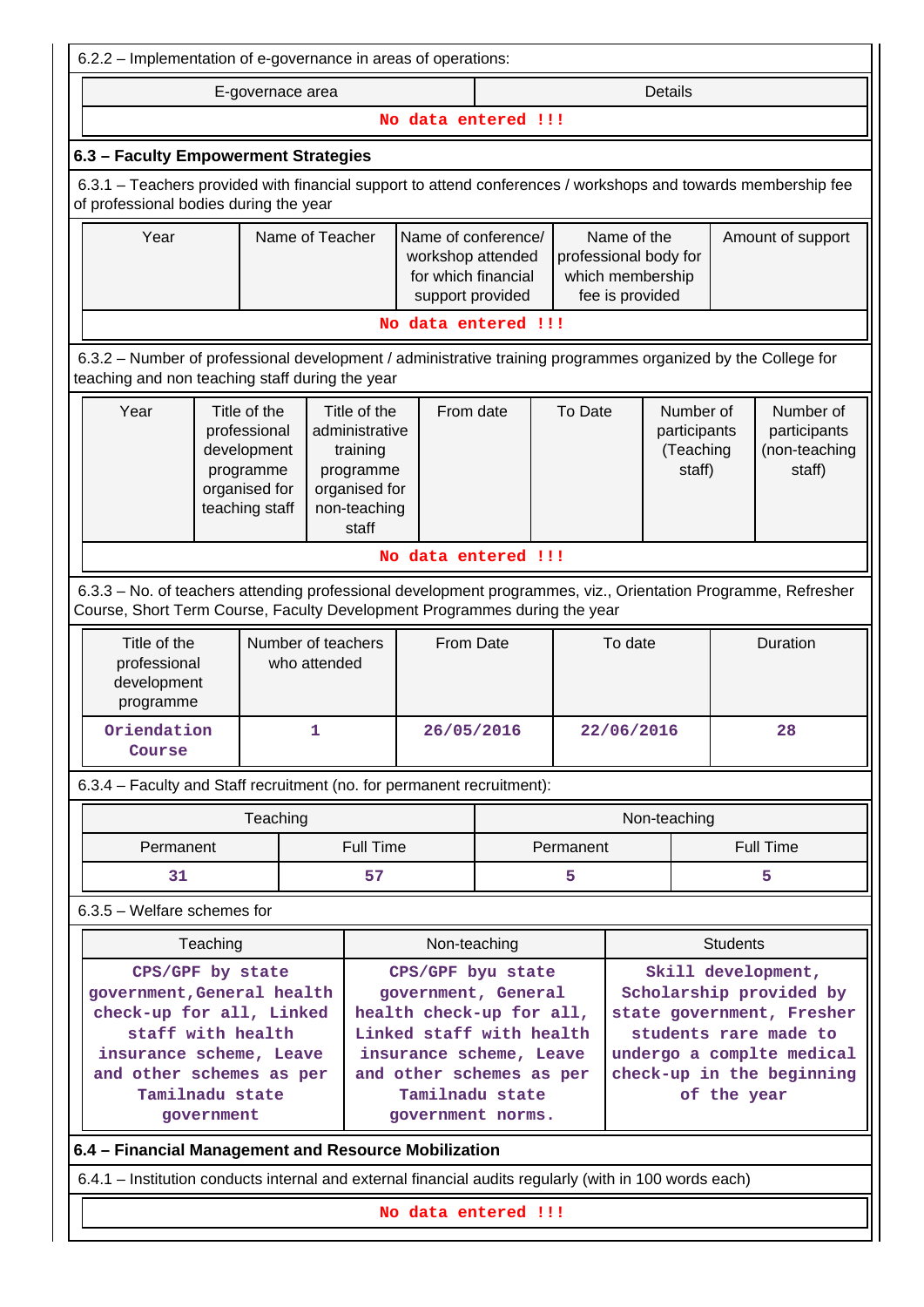| 6.4.2 - Funds / Grants received from management, non-government bodies, individuals, philanthropies during the<br>year(not covered in Criterion III)                                                                                                                                                                                                                                              |                                        |                                                   |                                                   |                                          |  |                        |                           |  |  |  |  |
|---------------------------------------------------------------------------------------------------------------------------------------------------------------------------------------------------------------------------------------------------------------------------------------------------------------------------------------------------------------------------------------------------|----------------------------------------|---------------------------------------------------|---------------------------------------------------|------------------------------------------|--|------------------------|---------------------------|--|--|--|--|
| Name of the non government<br>funding agencies /individuals                                                                                                                                                                                                                                                                                                                                       |                                        |                                                   |                                                   | Funds/ Grnats received in Rs.<br>Purpose |  |                        |                           |  |  |  |  |
|                                                                                                                                                                                                                                                                                                                                                                                                   |                                        |                                                   |                                                   | No data entered !!!                      |  |                        |                           |  |  |  |  |
| 6.4.3 - Total corpus fund generated                                                                                                                                                                                                                                                                                                                                                               |                                        |                                                   |                                                   |                                          |  |                        |                           |  |  |  |  |
| No data entered !!!                                                                                                                                                                                                                                                                                                                                                                               |                                        |                                                   |                                                   |                                          |  |                        |                           |  |  |  |  |
| 6.5 - Internal Quality Assurance System                                                                                                                                                                                                                                                                                                                                                           |                                        |                                                   |                                                   |                                          |  |                        |                           |  |  |  |  |
| 6.5.1 – Whether Academic and Administrative Audit (AAA) has been done?                                                                                                                                                                                                                                                                                                                            |                                        |                                                   |                                                   |                                          |  |                        |                           |  |  |  |  |
| <b>Audit Type</b>                                                                                                                                                                                                                                                                                                                                                                                 | External<br>Internal                   |                                                   |                                                   |                                          |  |                        |                           |  |  |  |  |
|                                                                                                                                                                                                                                                                                                                                                                                                   | Yes/No                                 |                                                   | Agency                                            |                                          |  | Yes/No                 | Authority                 |  |  |  |  |
| Academic                                                                                                                                                                                                                                                                                                                                                                                          | Yes                                    |                                                   | Academic and<br>Administrative<br>Audit Committee |                                          |  | Yes                    | <b>IQAC</b>               |  |  |  |  |
| Administrative                                                                                                                                                                                                                                                                                                                                                                                    | Yes                                    | Academic and<br>Administrative<br>Audit Committee |                                                   | Yes                                      |  |                        | iQAC                      |  |  |  |  |
| 6.5.2 – Activities and support from the Parent – Teacher Association (at least three)                                                                                                                                                                                                                                                                                                             |                                        |                                                   |                                                   |                                          |  |                        |                           |  |  |  |  |
| the parents to convey their ideas for their wards better. Distributed prizes to<br>University rank holders.<br>6.5.3 – Development programmes for support staff (at least three)<br>Both Teaching and Non-teaching are encouraged to continuous to higher studies.<br>faculty members were enough scope to publish in peer reviewed journals. support<br>staff are sent to workshop and seminars. |                                        |                                                   |                                                   |                                          |  |                        |                           |  |  |  |  |
| 6.5.4 - Post Accreditation initiative(s) (mention at least three)                                                                                                                                                                                                                                                                                                                                 |                                        |                                                   |                                                   |                                          |  |                        |                           |  |  |  |  |
|                                                                                                                                                                                                                                                                                                                                                                                                   |                                        |                                                   |                                                   | No data entered !!!                      |  |                        |                           |  |  |  |  |
| 6.5.5 - Internal Quality Assurance System Details                                                                                                                                                                                                                                                                                                                                                 |                                        |                                                   |                                                   |                                          |  |                        |                           |  |  |  |  |
|                                                                                                                                                                                                                                                                                                                                                                                                   | a) Submission of Data for AISHE portal |                                                   |                                                   |                                          |  | Yes                    |                           |  |  |  |  |
|                                                                                                                                                                                                                                                                                                                                                                                                   | b) Participation in NIRF               |                                                   |                                                   |                                          |  | Yes                    |                           |  |  |  |  |
|                                                                                                                                                                                                                                                                                                                                                                                                   | c)ISO certification                    |                                                   |                                                   | <b>No</b>                                |  |                        |                           |  |  |  |  |
|                                                                                                                                                                                                                                                                                                                                                                                                   | d)NBA or any other quality audit       |                                                   |                                                   |                                          |  | <b>No</b>              |                           |  |  |  |  |
| 6.5.6 - Number of Quality Initiatives undertaken during the year                                                                                                                                                                                                                                                                                                                                  |                                        |                                                   |                                                   |                                          |  |                        |                           |  |  |  |  |
| Year                                                                                                                                                                                                                                                                                                                                                                                              | Name of quality<br>initiative by IQAC  |                                                   | Date of<br>conducting IQAC                        | <b>Duration From</b>                     |  | <b>Duration To</b>     | Number of<br>participants |  |  |  |  |
| 2016                                                                                                                                                                                                                                                                                                                                                                                              | soft skill<br>development              |                                                   | 18/07/2016                                        | 18/07/2016                               |  | 07/04/2017             | 210                       |  |  |  |  |
| <b>CRITERION VII - INSTITUTIONAL VALUES AND BEST PRACTICES</b>                                                                                                                                                                                                                                                                                                                                    |                                        |                                                   |                                                   |                                          |  |                        |                           |  |  |  |  |
| 7.1 - Institutional Values and Social Responsibilities                                                                                                                                                                                                                                                                                                                                            |                                        |                                                   |                                                   |                                          |  |                        |                           |  |  |  |  |
| 7.1.1 - Gender Equity (Number of gender equity promotion programmes organized by the institution during the<br>year)                                                                                                                                                                                                                                                                              |                                        |                                                   |                                                   |                                          |  |                        |                           |  |  |  |  |
| Title of the                                                                                                                                                                                                                                                                                                                                                                                      | Period from                            |                                                   | Period To                                         |                                          |  | Number of Participants |                           |  |  |  |  |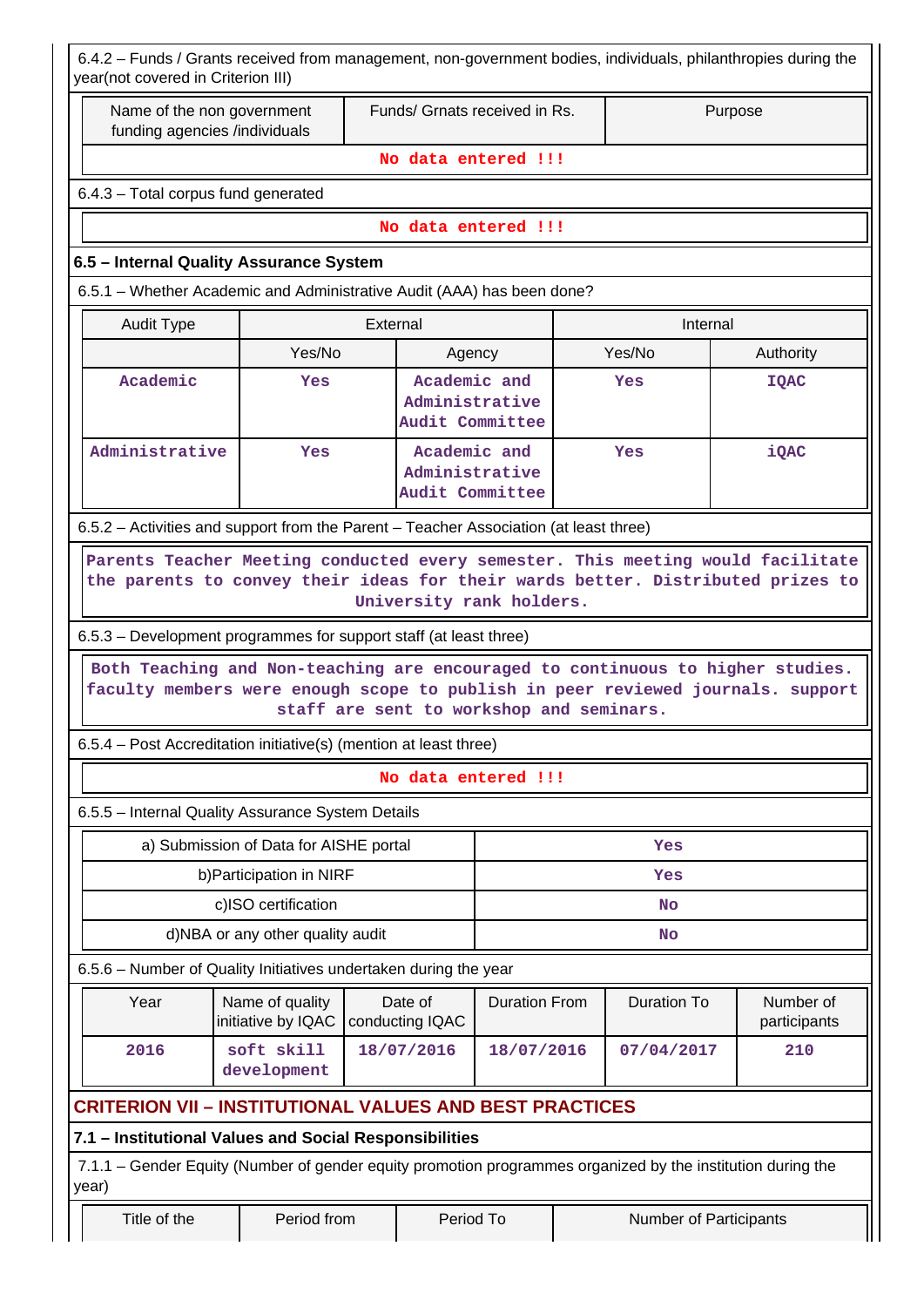| programme                                                                                                                                                  |                                                                                                                                                                                                           |   |                      |                        |              |                |                       |                                                                                       |                                                     |  |
|------------------------------------------------------------------------------------------------------------------------------------------------------------|-----------------------------------------------------------------------------------------------------------------------------------------------------------------------------------------------------------|---|----------------------|------------------------|--------------|----------------|-----------------------|---------------------------------------------------------------------------------------|-----------------------------------------------------|--|
|                                                                                                                                                            |                                                                                                                                                                                                           |   |                      |                        |              | Male<br>Female |                       |                                                                                       |                                                     |  |
|                                                                                                                                                            |                                                                                                                                                                                                           |   |                      | No data entered !!!    |              |                |                       |                                                                                       |                                                     |  |
| 7.1.2 - Environmental Consciousness and Sustainability/Alternate Energy initiatives such as:                                                               |                                                                                                                                                                                                           |   |                      |                        |              |                |                       |                                                                                       |                                                     |  |
|                                                                                                                                                            |                                                                                                                                                                                                           |   |                      |                        |              |                |                       | Percentage of power requirement of the University met by the renewable energy sources |                                                     |  |
| nil                                                                                                                                                        |                                                                                                                                                                                                           |   |                      |                        |              |                |                       |                                                                                       |                                                     |  |
| 7.1.3 - Differently abled (Divyangjan) friendliness                                                                                                        |                                                                                                                                                                                                           |   |                      |                        |              |                |                       |                                                                                       |                                                     |  |
|                                                                                                                                                            | Item facilities                                                                                                                                                                                           |   |                      | Yes/No                 |              |                |                       | Number of beneficiaries                                                               |                                                     |  |
|                                                                                                                                                            | Ramp/Rails                                                                                                                                                                                                |   |                      | Yes                    |              |                |                       | 6                                                                                     |                                                     |  |
| 7.1.4 - Inclusion and Situatedness                                                                                                                         |                                                                                                                                                                                                           |   |                      |                        |              |                |                       |                                                                                       |                                                     |  |
| Year                                                                                                                                                       | Number of<br>Number of<br>initiatives to<br>initiatives<br>address<br>taken to<br>locational<br>engage with<br>advantages<br>and<br>and disadva<br>contribute to<br>local<br>ntages<br>community          |   |                      | Date                   | Duration     |                | Name of<br>initiative | <b>Issues</b><br>addressed                                                            | Number of<br>participating<br>students<br>and staff |  |
| 2016                                                                                                                                                       | 1                                                                                                                                                                                                         | 1 |                      | 10/08/201<br>6         | $\mathbf{1}$ |                | Selvam<br>clinic      | yes                                                                                   | 160                                                 |  |
| 7.1.5 - Human Values and Professional Ethics Code of conduct (handbooks) for various stakeholders                                                          |                                                                                                                                                                                                           |   |                      |                        |              |                |                       |                                                                                       |                                                     |  |
|                                                                                                                                                            | <b>Title</b>                                                                                                                                                                                              |   |                      | Date of publication    |              |                |                       | Follow up(max 100 words)                                                              |                                                     |  |
|                                                                                                                                                            | Human values                                                                                                                                                                                              |   |                      | 30/03/2017             |              |                |                       | Human values and<br>Professional ethics                                               |                                                     |  |
| 7.1.6 - Activities conducted for promotion of universal Values and Ethics                                                                                  |                                                                                                                                                                                                           |   |                      |                        |              |                |                       |                                                                                       |                                                     |  |
| Activity                                                                                                                                                   |                                                                                                                                                                                                           |   | <b>Duration From</b> |                        |              | Duration To    |                       | Number of participants                                                                |                                                     |  |
| Value education                                                                                                                                            |                                                                                                                                                                                                           |   | 20/07/2016           |                        | 10/04/2017   |                | 659                   |                                                                                       |                                                     |  |
| 7.1.7 – Initiatives taken by the institution to make the campus eco-friendly (at least five)                                                               |                                                                                                                                                                                                           |   |                      |                        |              |                |                       |                                                                                       |                                                     |  |
|                                                                                                                                                            | Students and faculty members were being informed through circular,<br>notifications and conducting awareness programmes about the energy<br>conservation, Lights and fans switched off when not required, |   |                      |                        |              |                |                       |                                                                                       |                                                     |  |
| 7.2 - Best Practices                                                                                                                                       |                                                                                                                                                                                                           |   |                      |                        |              |                |                       |                                                                                       |                                                     |  |
| 7.2.1 – Describe at least two institutional best practices                                                                                                 |                                                                                                                                                                                                           |   |                      |                        |              |                |                       |                                                                                       |                                                     |  |
|                                                                                                                                                            | Mentor system, Domestic sales and programme to promote the entrepreneurial<br>culture                                                                                                                     |   |                      |                        |              |                |                       |                                                                                       |                                                     |  |
|                                                                                                                                                            | Upload details of two best practices successfully implemented by the institution as per NAAC format in your<br>institution website, provide the link                                                      |   |                      |                        |              |                |                       |                                                                                       |                                                     |  |
|                                                                                                                                                            |                                                                                                                                                                                                           |   |                      | http://www.gacwnlk.org |              |                |                       |                                                                                       |                                                     |  |
| 7.3 - Institutional Distinctiveness                                                                                                                        |                                                                                                                                                                                                           |   |                      |                        |              |                |                       |                                                                                       |                                                     |  |
| 7.3.1 – Provide the details of the performance of the institution in one area distinctive to its vision, priority and<br>thrust in not more than 500 words |                                                                                                                                                                                                           |   |                      |                        |              |                |                       |                                                                                       |                                                     |  |
|                                                                                                                                                            |                                                                                                                                                                                                           |   |                      | international Women    |              |                |                       |                                                                                       |                                                     |  |